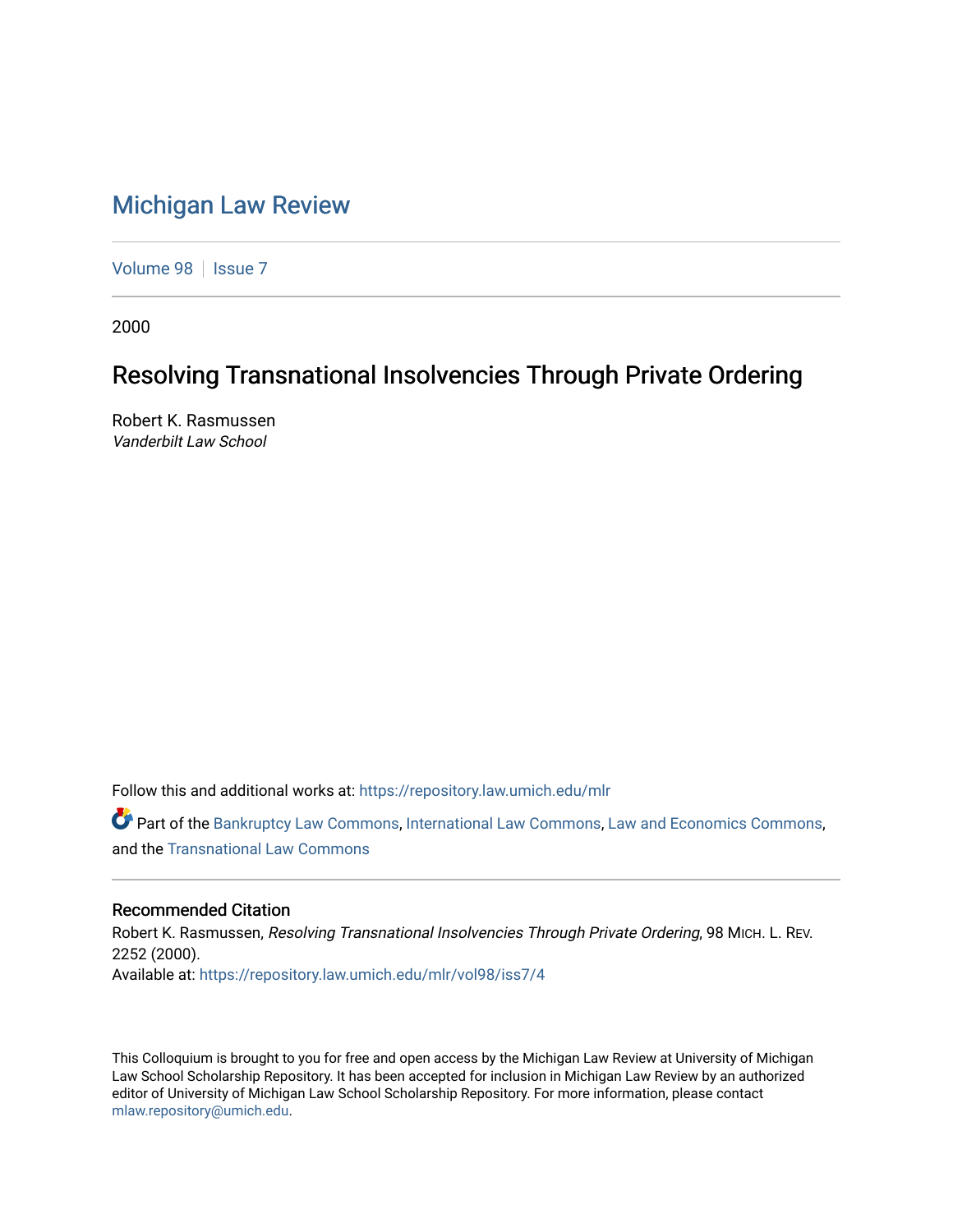## RESOLVING TRANSNATIONAL INSOLVENCIES THROUGH PRIVATE ORDERING

### Robert K. Rasmussen\*

There is no international bankruptcy law. No question, there are international insolvencies. Transnational firms, just like domestic ones, often cannot generate sufficient revenue to satisfy their debt obligations. Their financial distress creates a situation where assets and claimants are scattered across more than one country. But there is no international law that provides a set of rules for resolving the financial distress of these firms. The absence of any significant free-standing international bankruptcy treaty means that a domestic court confronted with the domestic part of a transnational enterprise has to decide which nation's domestic bankruptcy law will apply to which assets. To the extent that one wants to talk about an "international bankruptcy law," it is nothing more than the question of when, as a matter of domestic law, a court will resolve a dispute according to the law of another country rather than its own nation's bankruptcy law.

International bankruptcy law as it currently exists is thus, in reality, domestic bankruptcy law. The challenge for each nation's domestic law in this area is to mediate the tensions that arise because the firm and its creditors are spread across more than one jurisdiction. This question becomes difficult in large measure because each country's domestic bankruptcy laws diverge. Such divergence is not surprising. Bankruptcy laws address a myriad of discrete questions. At a minimum, the bankruptcy laws of each nation must specify who will decide the future deployment of the insolvent firm's assets, who will own these assets after the proceeding ends, and who will run the firm while all these matters are being sorted out. Scholars exploring the best way to address these questions have provided a number of conceptually coherent theories, $<sup>T</sup>$  yet they have not come to a consensus on the "cor-</sup>

<sup>\*</sup> Professor of Law, Vanderbilt Law School. B.A. 1982, Loyola, Chicago; J.D. 1985, University of Chicago. - Ed. John Goldberg, Andrew Guzman, Lynn LoPucki, David Skeel, and Fred Tung provided helpful comments on an earlier version of this piece. I am also grateful to Laina Reinsmith for excellent research assistance.

<sup>1.</sup> For an overview of the current state of bankruptcy theory, see Douglas G. Baird, Bankruptcy's Uncontested Axioms, 108 YALE L.J. 573 (1998).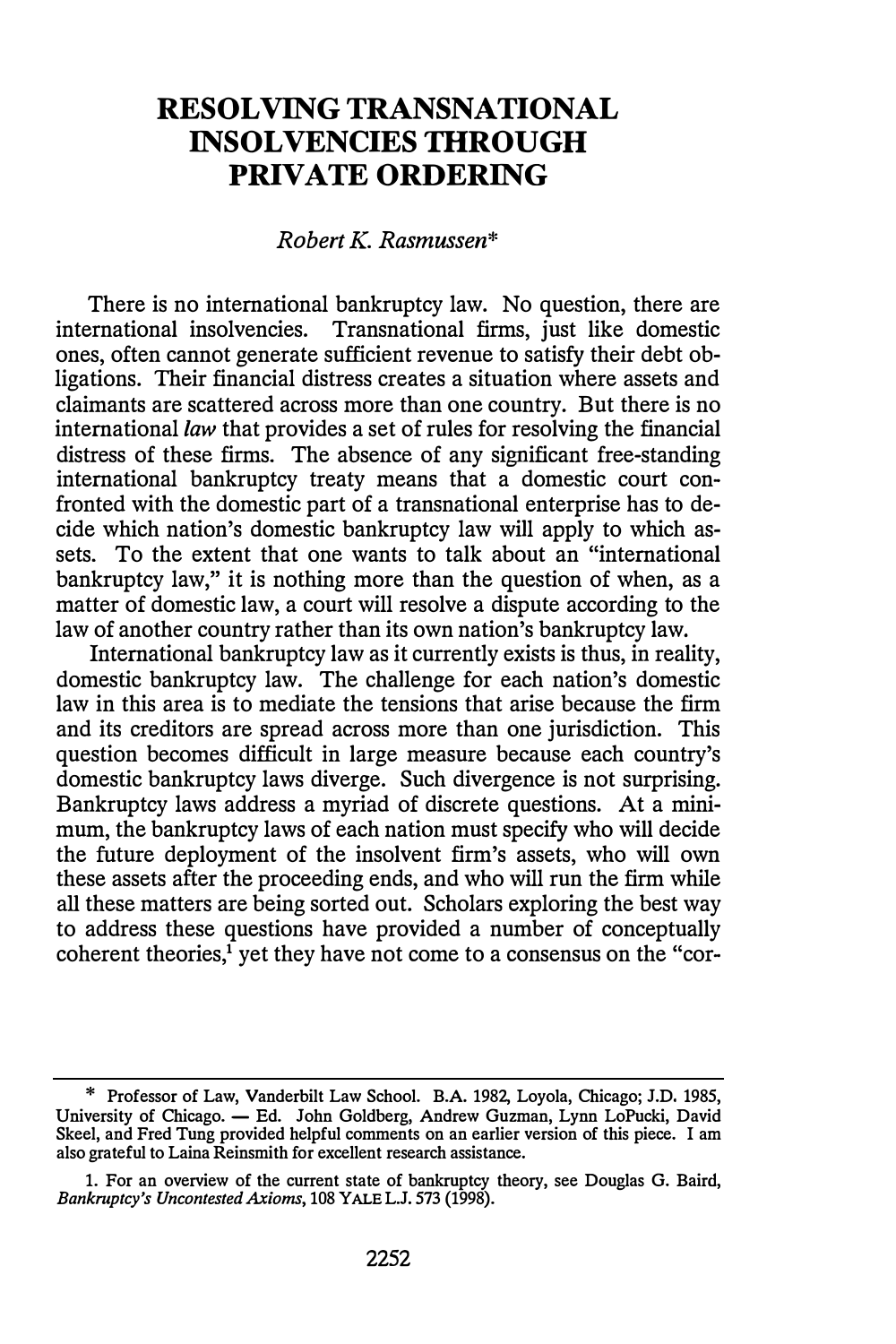rect" bankruptcy law — and, even if they had, there is little reason to think that the actual political process would embrace this consensus.2

Thus, bankruptcy laws differ across nations. We would expect such differences to exist even if all countries agreed that the sole purpose of such laws was to resolve the problems caused by financial distress in the most efficient manner. To be a bit more concrete, perhaps the fundamental question confronting a bankruptcy system concerned with efficiency is how to determine whether a firm in financial distress should be liquidated or reorganized. Some domestic bankruptcy laws guard against inefficient attempts to keep the firm going, while others protect against premature liquidation.<sup>3</sup> These countries agree that the goal is to promote efficiency by liquidating those firms in economic distress but reorganizing those that are suffering from only financial, as opposed to economic distress. The rub is they disagree on how to get there. Indeed, scholars who embrace efficiency as the sole goal of bankruptcy law have yet to reach consensus on the optimal bankruptcy system.4

These differences among the world's bankruptcy regimes are exacerbated by the fact that while any insolvency law reflects some concern with efficiency, other interests, such as redistribution to favored groups, shape the final legislative product.<sup>5</sup> These choices reflect different, often conflicting, policy judgments about which group or groups should be favored in the bankruptcy proceeding itself. Some countries provide extra protection to current employees, others to certain other creditors. Some nations treat tort victims on a par with consensual unsecured creditors, and others grant them even lower priority.

The problem that arises when a transnational firm becomes insolvent presents a basic choice-of-law problem: How should law reconcile these differing decisions? Some of these reflect differing judg-

3. See Michelle J. White, The Costs of Corporate Bankruptcy:  $A$  U.S. — European Comparison, in CORPORATE BANKRUPTCY: ECONOMIC AND LEGAL PERSPECTIVES 467 (Jagdeep S. Bhandari & Lawrence A. Weiss eds., 1996).

4. Compare Douglas G. Baird, The Hidden Virtues of Chapter 11 (1997) (unpublished manuscript, on file with author), with Barry Adler, Financial and Political Theories of American Corporate Bankruptcy, 45 STAN. L. REV. 311 (1993), Robert K. Rasmussen, Debtor's Choice: A Menu Approach to Corporate Bankruptcy, 71 TEXAS L. REV. 51 (1992) [hereinafter Rasmussen, Debtor's Choice], and Alan Schwartz, A Contract Theory Approach to Business Bankruptcy, 107 YALELJ. 1807 (1998).

5. See Elizabeth Warren, Bankruptcy Policy in an Imperfect World, 92 MICH. L. REV. 336 (1994); Elizabeth Warren, The Untenable Case for Repeal of Chapter 11, 102 YALE L.J. 437, 467-74 (1992).

<sup>2.</sup> For background on the political dynamics that have shaped American bankruptcy law, see Eric A. Posner, The Political Economy of the Bankruptcy Reform Act of 1978, 96 MICH. L. REV. 47 (1994); David A. Skeel, Jr., Bankruptcy Lawyers and the Shape of American Bankruptcy Law, 67 FORDHAM L. REV. 497 (1998); David A. Skeel, Jr., An Evolutionary Theory of Corporate Law and Corporate Bankruptcy, 51 VAND. L. REV. 1323, 1350-79 (1998).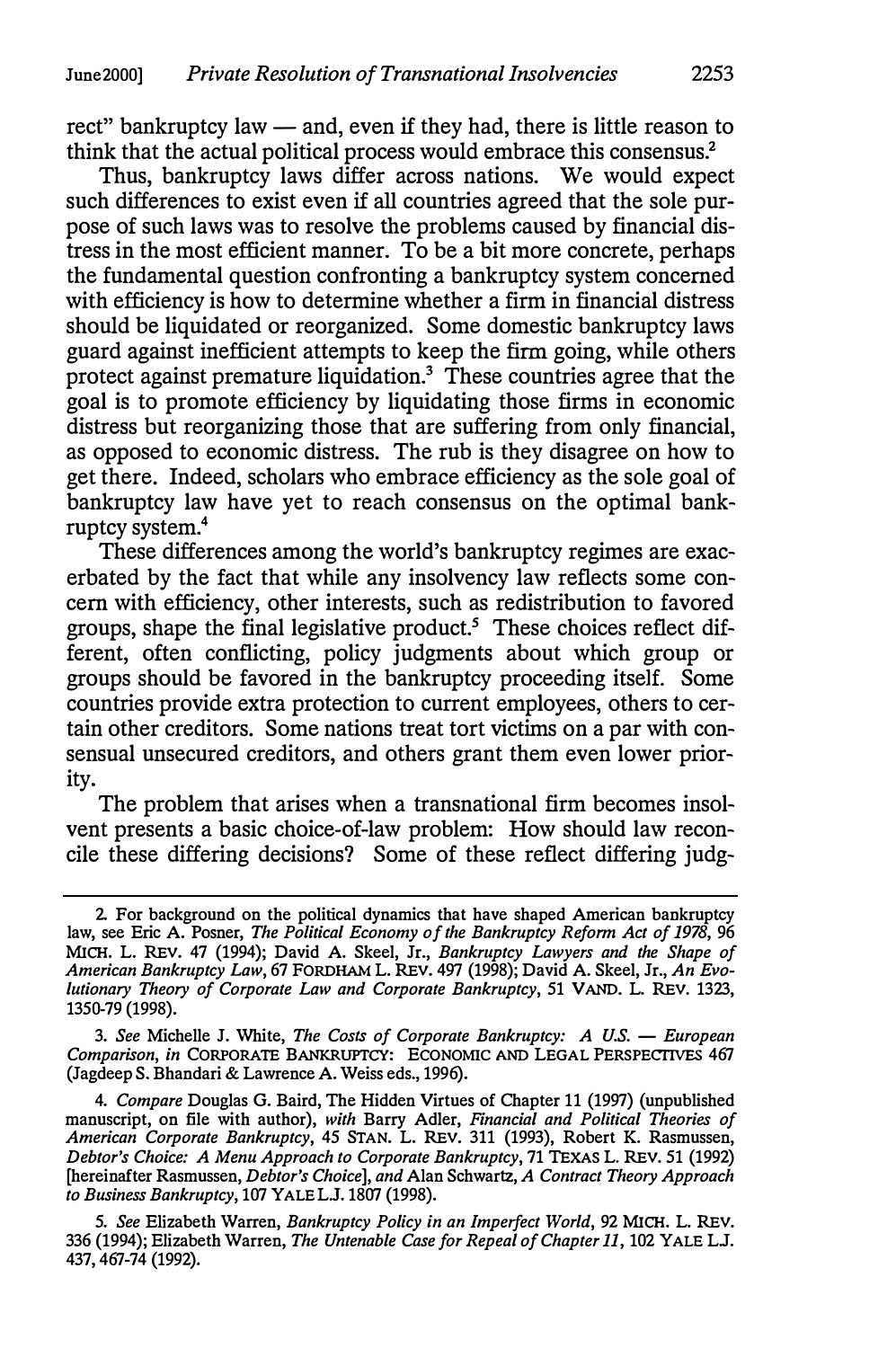ments as to how to implement the same goal, others stem from a disagreement over the goals themselves. Commentators have proposed three general approaches to reconcile these conflicts: universalism, which comes in varying degrees; $6$  territorialism; $7$  and contractualism. $8$ 

Universalism posits that a single country's reorganization laws should govern the insolvency of a transnational firm. The system depends on countries agreeing to a set of choice of law rules that identify the "home" country of the transnational firm. The home country administers the insolvency proceeding. Territorialism, in contrast, allows each country to administer the assets that it finds within its borders according to its own domestic bankruptcy law. Finally, contractualism allows each independent corporate entity to specify in its corporate charter the jurisdiction that will handle any bankruptcy proceeding involving that entity.<sup>9</sup> The transnational firm under a bankruptcy selection regime could thus opt for a universalist approach  $-$  by having all of its constituent entities select the same jurisdiction to govern bankruptcy proceedings  $-$  or for a territorialist approach  $-$  by having all of its entities select the jurisdiction in which they are incorporated. It could even adopt a mixed approach under which a subset of the firm's entities would be administered in one jurisdiction while the remainder would be handled where they were incorporated.

The main justification for universalism has been an economic one. Its proponents, the most effective of whom have been Professors Jay Westbrook and Andrew Guzman, suggest that it will lead to more efficient investments and, on average, promise a greater return to the creditors of the insolvent firm.10 The main proponent of territorialism, Professor Lynn LoPucki, suggests that the economic justification offered for universalism falls suspect, particularly because it is impossi-

10. See Lucian Arye Bebchuk & Andrew T. Guzman, An Economic Analysis of Trans· national Bankruptcies, 42 J.L. & ECON. 775 (1999); Jay Lawrence Westbrook, Theory and Pragmatism in Global Insolvencies: Choice of Law & Choice of Forums, 65 AM. BANKR. LJ. 457, 464-71 (1991) [hereinafter Westbrook, Theory and Pragmatism].

<sup>6.</sup> A good description of these variations can be found in Lynn M. LoPucki, Coopera· tion in International Bankruptcy: A Post-Universalist Approach, 84 CORNELL L. REV. 696, 704-06, 725-28, 732-33 (1999) [hereinafter LoPucki, Cooperation].

<sup>7.</sup> See id. at 742-50.

<sup>8.</sup> See Robert K. Rasmussen, A New Approach to Transnational Insolvencies, 19 MICH. J. INT'L L. 1, 32-35 (1997) [hereinafter Rasmussen, A New Approach].

<sup>9.</sup> Professor Westbrook asserts that the approach I have advocated for domestic bankruptcy law - allowing firms to select reorganization regimes - devolves into nothing more than a security interest. See Jay Lawrence Westbrook, The Global Solution to Multinational Default, 98 MICH. L. REV. 2276, 2303-05 (2000) [hereinafter Westbrook, The Global Solution]. My approach, however, allows debtors to select from competing bankruptcy systems, such as Chapter 11, an auction system, or state default law. Indeed, the menu I propose would include all those systems that could plausibly best steer a firm through financial distress. Certainly Professor Westbrook does not think that Chapter 11 is similar to a security interest. Thus, I fail to understand why a firm selecting a bankruptcy is a security interest; it certainly is not a security interest when it is imposed on firms by the state.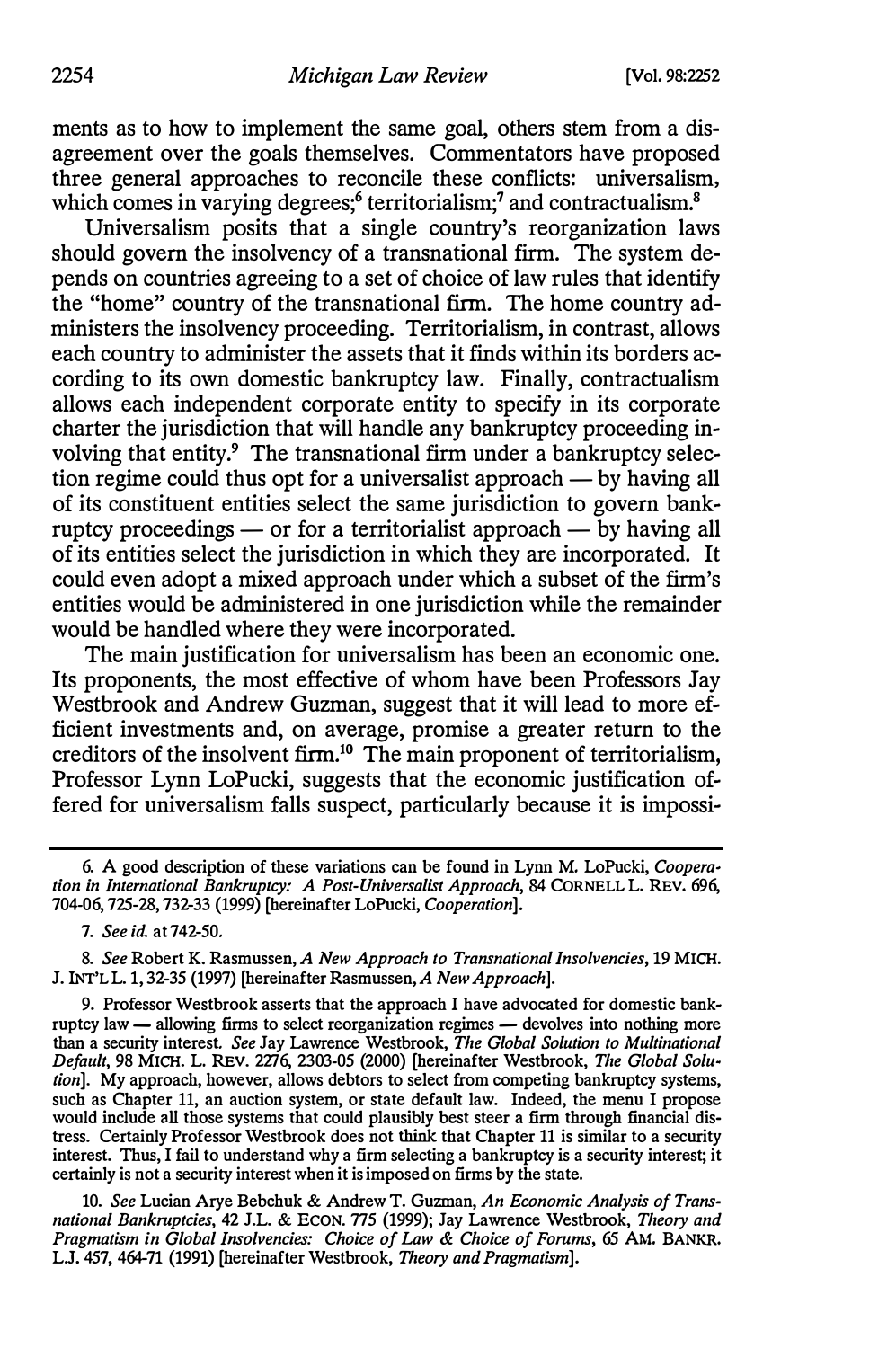ble to design a system that can implement universalism in a coherent manner.<sup>11</sup> Professor LoPucki now endorses the holy grail of the universalists  $-$  a single law administered by a single court  $-$  but insists that territorialism should reign in the interregnum.12

One could also mount a noneconomic argument against universalism; namely, that it fails to respect the bankruptcy policies of the different countries involved. This argument relies on a principle of national self-determination and posits that each country ought to be free to pursue its own policies through its bankruptcy law. Any credible theory of how to handle transnational insolvencies must wrestle with the problem of comity between sovereign nations.

Allowing firms to specify the relevant bankruptcy forum through a provision in their corporate charter is, like universalism, premised on efficiency grounds. $13$  The justification for the contractual approach begins with the assumption that some firms are better off with a territorial system, others with a universalist model, still others with a mixture of the two. Faced with this heterogeneity of types of firms, the main argument for the contractual approach is that firms ex ante, rather than courts ex post or legislatures ex ante, can best decide which regime is better for them. The one constraint on firm choice is that the ability to change a choice already made has to be constrained so as to guard against opportunistic change.<sup>14</sup> Like universalism, however, contractualism can be subject to the twin attacks that it cannot be implemented in a satisfactory manner<sup>15</sup> and that it fails to take account of comity concerns.

This essay addresses the points of contention among these theories, and endeavors to further the debate by explaining that bankruptcy selection clauses can perform better from an economic perspective than can either of its rivals, and by considering the noneconomic issues that some may offer as a reason to adhere to territorialism. The essay first examines the question, raised by Professor LoPucki, regarding which of the three systems promises the greatest efficiency. It then responds to Professor LoPucki's concern that enforcement of bankruptcy selection clauses would create "debtor havens" that design their laws so as to transfer wealth from small creditors to the debtor and large creditors. Finally, the essay closes by responding to the ar-

<sup>11.</sup> See LoPucki, Cooperation, supra note 6, at 709-36.

<sup>12</sup> See Lynn M. LoPucki, The Case for Cooperative Territoriality in International Bankruptcy, 98 MICH. L. REV. 2216, 2222 (2000) [hereinafter LoPucki, Cooperative Territoriality].

<sup>13.</sup> See Rasmussen, A New Approach, supra note 8, at 4.

<sup>14.</sup> See infra text accompanying notes 39-40.

<sup>15.</sup> See LoPucki, Cooperation, supra note 6, at 738-42.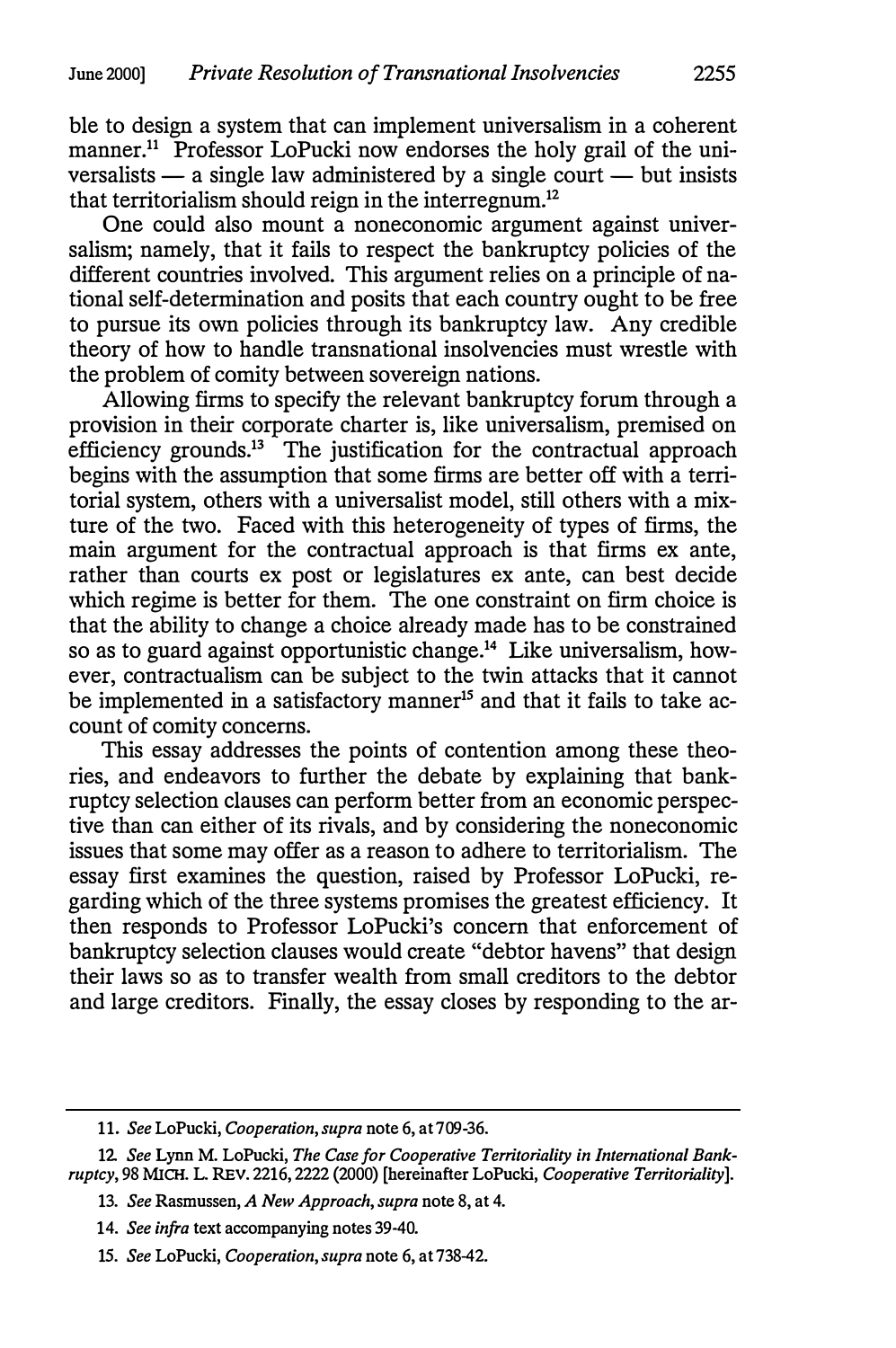gument that both universalism and the bankruptcy selection clause system frustrate the fulfillment of national policy.<sup>16</sup>

#### I. EFFICIENCY AND TRANSNATIONAL INSOLVENCIES

All the participants in the debate over transnational insolvencies claim that their approach is the most (economically) efficient. Indeed, to date, this is the primary claim of both the universalist and bankruptcy selection clause approaches, both of which have yet to even assert that they respect the noneconomic decisions reflected in domestic bankruptcy  $law<sup>17</sup>$  The exploration of the force of these efficiency claims, as well as of the argument that neither system can be implemented in a way that would generate its purported benefits, requires the delineation of the theoretical arguments in favor of the universalist and bankruptcy selection clause approaches. Because territorialism has been the de facto approach to transnational insolvencies for years, each system starts with that baseline and attempts to demonstrate that a shift away from territorialism holds the promise of gains.

It is easiest to start with universalism, which has long been the system of choice among academics. The advocates of universalism identify two ways that a universalist system would promote greater efficiency than a territorial system. First, universalism would discourage inefficient investment. As Professors Bebchuk and Guzman have pointed out, territoriality raises the possibility that a debtor will invest in a new country even when such an investment has a negative net present value.18 This result relies crucially on the premise that the new country will give priority to that country's creditors, who may have extended credit more recently than have creditors in another country. This priority accorded to the new debt effectively places some of the downside risk of the new project on the preexisting creditors in another country. This placement of risk on the old creditors provides an incentive for the debtor to borrow funds from the new lender who, expecting greater bankruptcy returns from a territorialist regime, will offer a lower interest rate for an investment in that country. This incentive can lead a firm to invest in a country with a territorial regime even if an investment in a different country has a greater expected value.

<sup>16.</sup> Professor LoPucki has made another attack on the universalist model — that no one has specified a workable universalist system. See id. at 709-25, 728-32, 734-36. Given that I reject the universalist model on other grounds, I remain agnostic on this issue.

<sup>17.</sup> See Bebchuk & Guzman, supra note 10, at passim (arguing for universalism on the ground that it would produce efficient investment incentives); Rasmussen, A New Approach, supra note 8, at 4; Westbrook, Theory and Pragmatism, supra note 10, at 464-71. Territorialism self-evidently respects the policy choices made by the domestic sovereign, but Professor LoPucki's defense of this system is not premised on these grounds.

<sup>18.</sup> See Bebchuk & Guzman, supra note 10, at 787-89.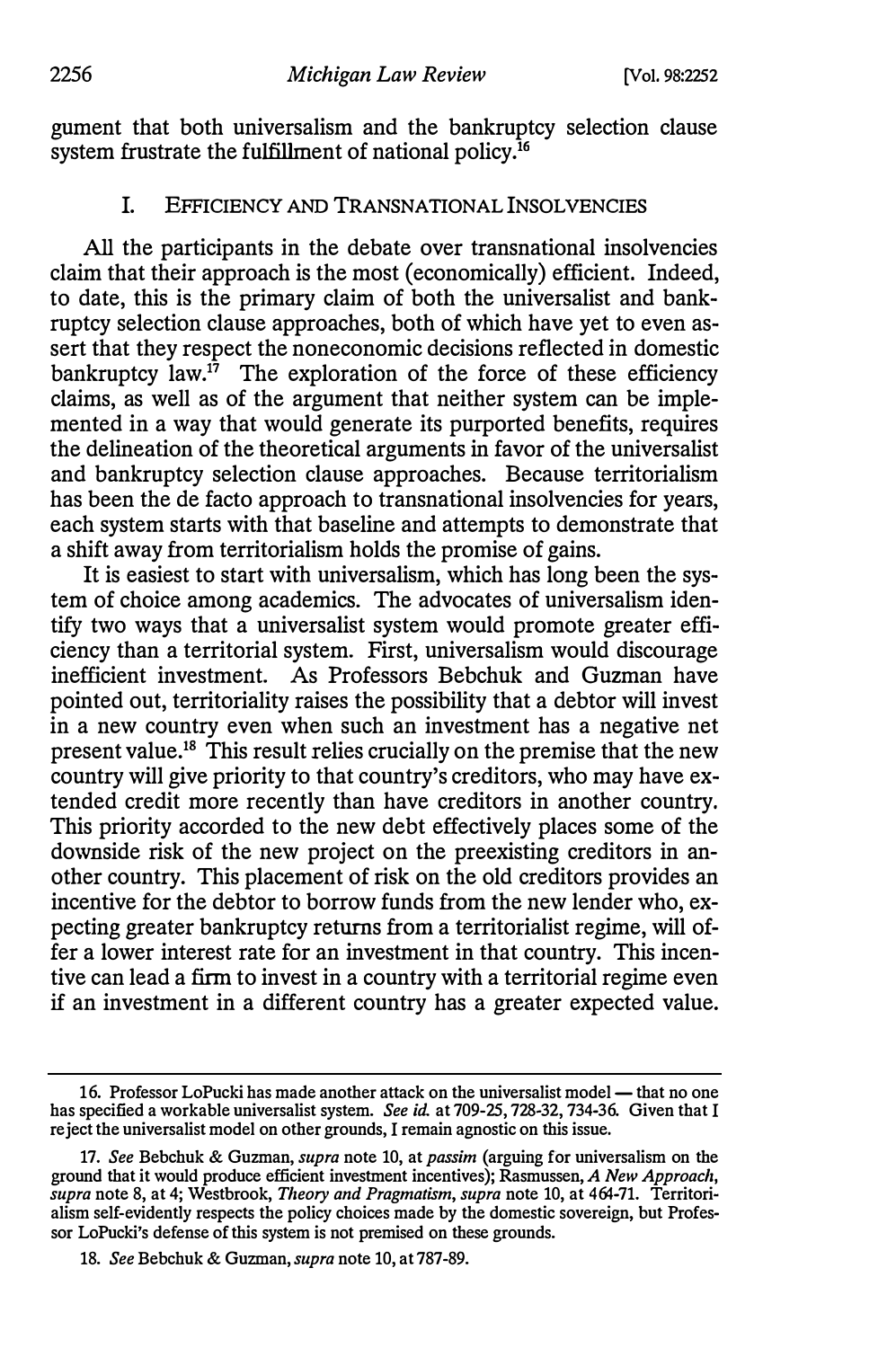Universalism combats this incentive by assuring creditors that the new loan will be handled under the priority scheme of the home country.

Second, as articulated most fully by Professor Westbrook, universalism encourages reorganizations that have the potential to increase the returns to creditors.<sup>19</sup> It does so by combating the collective action problem that is the general justification for domestic corporate bankruptcy law in the first instance.<sup>20</sup> Specifically, left to their state law remedies of seizing assets to satisfy their debts, individual creditors will recognize when a debtor cannot pay off all of its debts in full, and each will attempt to be the first to collect on its obligation. This incentive creates a race to the assets and a consequent liquidation of the firm. This forced liquidation may be inefficient both because the assets may already be devoted to their highest valued use and because, even if the firm should be liquidated, an orderly liquidation process conducted by a single forum would bring higher returns than would a piecemeal liquidation conducted by disparate jurisdictions. Bankruptcy law guards against this race by staying all nonbankruptcy collection efforts and forcing all claimants into the single bankruptcy forum where they can, as a group, decide on the optimal deployment of the firm's assets.

Professor Westbrook's justification for universalism parallels this argument. Absent a single proceeding, creditors in each country would have an incentive to grab the assets in that country. A worldwide reorganization of a transnational firm, according to the advocates of universalism, would increase the value of the firm's assets. Universalism, just like domestic bankruptcy law, also promises savings by decreasing the number of forums that would be needed to resolve a firm's financial distress.

The theoretical arguments behind these purported gains are clear; the extent to which any of these gains exist as a practical matter, however, remains unclear. As to investment incentives, Bebchuk and Guzman correctly identify a theoretical problem with the territorial approach, but they fail to offer a convincing explanation as to why the contracting parties cannot eliminate most of the problem through contract.21 Bankruptcy law, by specifying the distribution of an insolvent firm's assets, affects the selection of a firm's investments.<sup>22</sup> Professors

<sup>19.</sup> See Westbrook, Theory and Pragmatism, supra note 10, at 465-66.

<sup>20.</sup> See THOMAS H. JACKSON, THE LOGIC AND LIMITS OF BANKRUPTCY LAW 7-19 (1986).

<sup>21.</sup> Also, their argument best justifies treating foreign creditors the same as national creditors (so-called "national treatment"), a practice that almost all countries already follow. See Rasmussen, A New Approach, supra note 8, at 29.

<sup>22</sup> See Barry E. Adler, Bankruptcy and Risk Allocation, 77 CORNELL L. REV. 439, 473- 75 (1992); Barry E. Adler, A Re-Examination of Near-Bankruptcy Investment Incentives, 62 U. CHI. L. REV. 575 (1995); Robert K. Rasmussen, The Ex Ante Effects of Bankruptcy Re-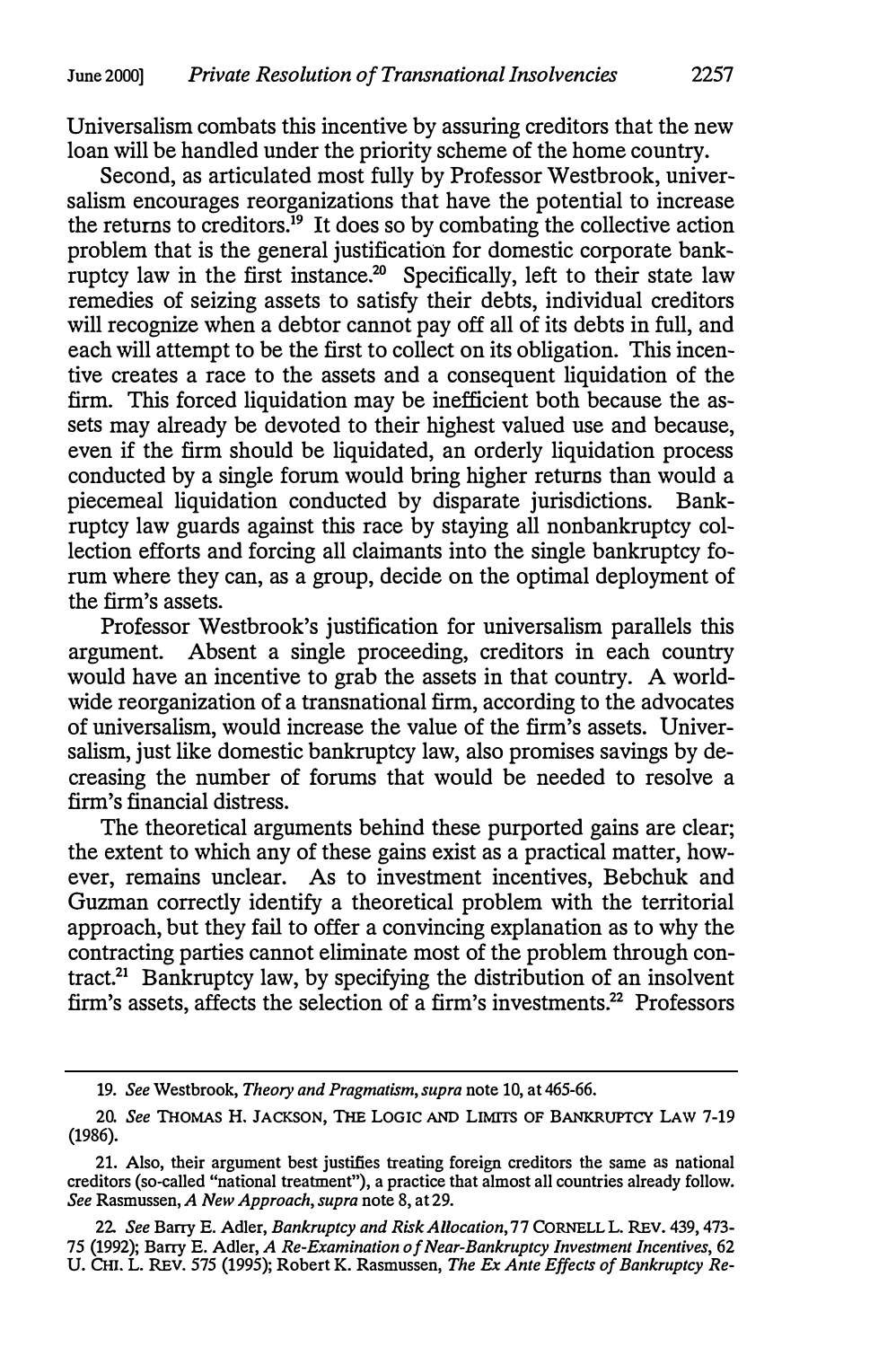Bebchuk and Guzman demonstrate how later lending can reduce the expected return to the earlier creditor. In their model, a country follows territorialism when it grants priority to creditors from that coun $try<sup>23</sup>$  This granting of priority has the effect of placing the risk of failure of the new investment on the old creditors. If there are not sufficient assets to pay all claims, domestic creditors get paid first. The earlier creditor, of course, can anticipate this treatment, and price its loan accordingly. The debtor still pays the same overall rate of inter $est$   $-$  it is just that the earlier creditors charge a higher rate than they otherwise would, and the later creditors a lower one.

The cost of this adjustment of interest rates induced by territorialism is that it creates an incentive to invest in the country that follows territorialism in order to obtain the lower rate of interest. In other words, firms would not select investments solely based on their expected returns.

Viewed ex ante, debtors bear the cost of not investing in the most promising projects. They thus would have an incentive to commit to not engaging in this behavior. They would want to commit to investing in projects that offer the greatest expected return.

Loan covenants in the original loan agreement could go a long way toward this result. For example, a lending agreement could define, as a default, any attempt to procure credit from abroad on terms that would give the subsequent lender priority. The problem hypothesized by Professors Bebchuk and Guzman is simply a variant of the problem that arises whenever a firm with existing debt issues senior debt. Lenders routinely insist on covenants to guard against this action.<sup>24</sup> Indeed, taking a security interest is one mechanism for preventing the priming of preexisting debt.<sup>25</sup> Another mechanism is the negative pledge clause, which prevents the debtor from incurring senior debt without the permission of the earlier lender.<sup>26</sup>

To be sure, as Professors Bebchuk and Guzman argue,<sup>27</sup> contractual solutions cannot eliminate totally the adverse incentive effects of territorialism. Requiring creditor approval of foreign investments may eliminate the risk of debtor opportunism but create the risk of creditor opportunism. In cases where foreign investment is optimal, old creditors may insist on part of the gains in exchange for their consent.

23. See Bebchuk & Guzman, supra note 10, at 788-89.

24. See Alan Schwartz, A Theory of Loan Priorities, 18 J. LEGAL STUD. 209, 216-18 (1989).

25. See id. at 228-34; George G. Triantis, Secured Debt Under Conditions of Imperfect Information, 21 J. LEGAL STUD. 225, 236 (1992).

26. See Schwartz, supra note 24, at 216-18.

27. See Bebchuk & Guzman, supra note 10, at 800-02.

form on Investment Incentives, 72 WASH. U. L.Q. 1159 (1994); Alan Schwartz, The Absolute Priority Rule and the Firm's Investment Policy, 72 WASH. U. L.Q. 1213 (1994).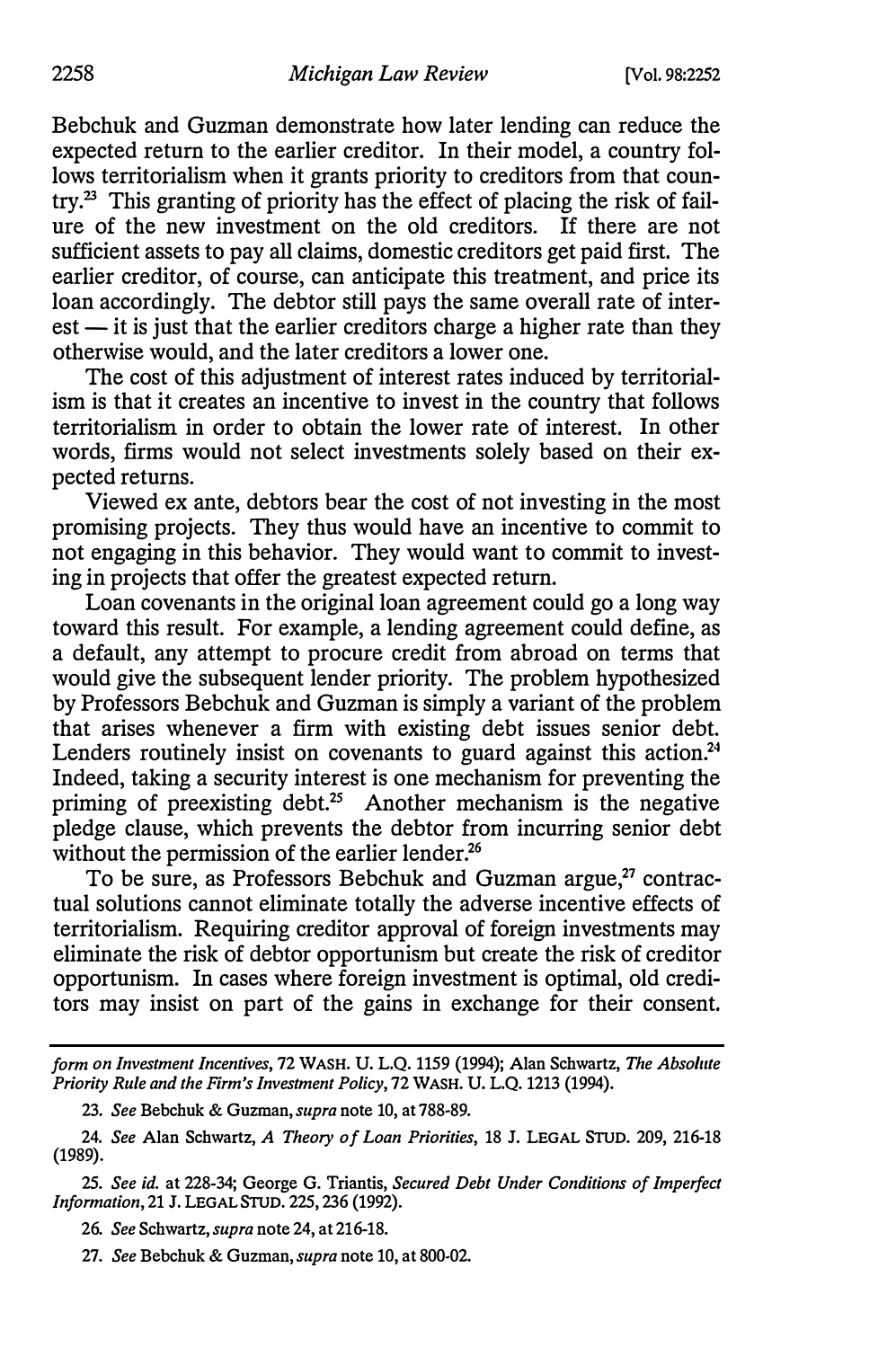Creditor opportunism may be constrained by a creditor's desire to foster a reputation for fair dealing with its borrowers and by the debtor's ability to make alternative investments that do not require creditor approval. Indeed, one observes the use of negative-pledge clauses despite the fact that they create the risk of opportunistic behavior by the lender. Thus, contracts can limit the adverse incentive effects generated by territorialism.

Stated differently, for the proponents of universalism to assert that universalism will create better investment incentives, they must show that territorialism generates inefficiencies that cannot be reduced drastically through the adroit use of contract. After all, as Bebchuk and Guzman recognize, creditors can price inefficient lending terms.<sup>28</sup> Since debtors have the incentive to borrow money at the lowest rate possible, they have the incentive to offer contracts that maximize the contracting surplus between the contracting parties.<sup>29</sup>

If universalism cannot be justified entirely by the creation of superior investment incentives, it must find justification on the grounds that it will lead to a greater return to creditors through either global reorganizations or coordinated liquidations. In a transnational corporate structure, one can easily envision firms that could be handled most efficiently on a country-by-country basis.<sup>30</sup> Firms with global operations typically establish legally distinct companies in each country in which they do significant business. This global segmentation provides each country with a discrete firm to focus on. On the one hand, there may be firms that experience financial, but not economic, distress, and whose constituent parts are so well integrated that any successful reorganization will need the active cooperation of all countries in which the firm has an affiliate. On the other hand, some firms may yield a higher return when administered on a territorial basis.

Stated somewhat differently, the universalist concern that the inefficient domestic race to the assets will reoccur at the international level rests on a flawed analogy. Each nation already has in place a domestic bankruptcy system that prevents a destructive race to the assets located in that jurisdiction. For the analogy to carry through, the transnational firm has to generate excess value from the combination of its constituent members. In a world where we routinely see firms changing business strategy and selling off subsidiaries, it is, at the least, not obvious that such a relationship exists for a substantial number of firms.

<sup>28.</sup> See id. at 803.

<sup>29.</sup> See Frank H. Easterbrook, Is Corporate Bankruptcy Efficient?, 27 J. FIN. ECON. 411, 414 (1990); Rasmussen, Debtor's Choice, supra note 4, at 56-59; Schwartz, supra note 4, at 1812-14.

<sup>30.</sup> See Rasmussen, A New Approach, supra note 8, at 27-32; LoPucki, Cooperation, supra note 6, at 742-59.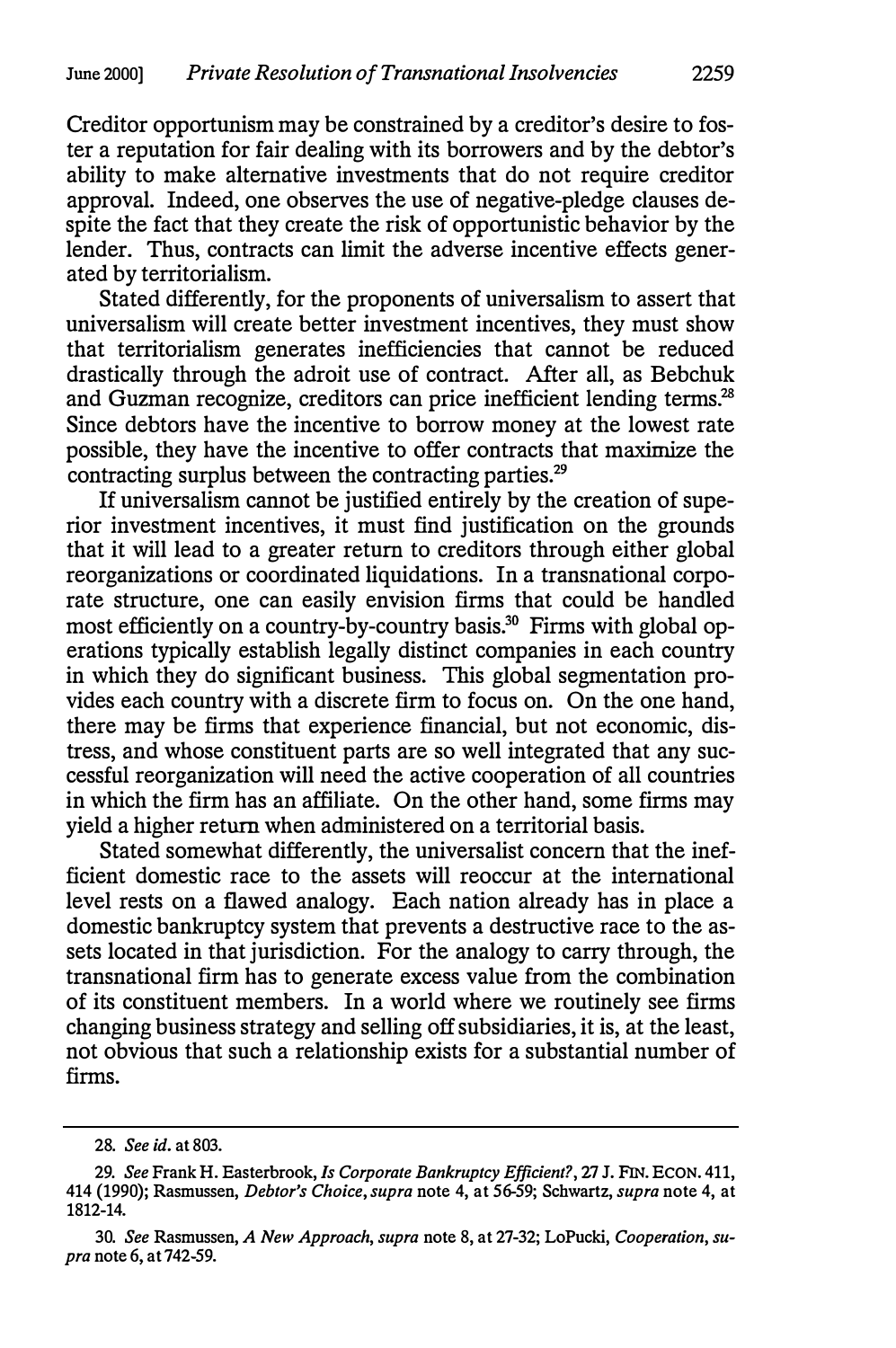The universalist claim rests on the assumption that for transnational firms, integration of their world-wide operations is more common than having its constituent parts run as individual entities. This claim alone is not necessarily false (although conceivably it could be). But clearly not all firms would benefit from a universalist system. The advantage of the bankruptcy selection clause approach is that it allows firms to sort themselves. Firms that would benefit from a single reorganization proceeding can place a term in the corporate charter of each affiliate specifying which nation will adjudicate any insolvency proceeding involving the firm. Firms with discrete operations can contract for a territorial approach by specifying in each corporate charter that the country of incorporation will handle any bankruptcy situation that may arise. Indeed, some transnational firms may well have some constituent parts that form part of an integrated world-wide operation and some that do not. In such a case, the integrated entities could each select the same jurisdiction to handle an insolvency while having the remaining entities select the nation in which they are incorporated. In other words, the bankruptcy selection clause approach allows firms to tailor the transnational insolvency system to best meet their particular needs. As such, it provides more gains than either universalism or territorialism.

Another cost of universalism that has yet to be recognized in the literature relates to the interaction between bankruptcy law and general corporate law. Often a nation's general corporate law works in tandem with its bankruptcy law. For example, the American corporate governance/bankruptcy system relies on what Professor David Skeel has termed "ex post" correctives of managerial failure, whereas the German and Japanese systems rely on "ex ante" correctives.31 The details of the argument are not important for present purposes. What is important is the general insight that a nation's corporate law and bankruptcy law work together. Universalism threatens to destroy the symmetry of these systems by superimposing a bankruptcy regime premised on one type of corporate governance system onto a different corporate governance system. By disrupting the harmony that would otherwise exist between bankruptcy and corporate law, universalism threatens the system of laws that nations have developed to police firm performance.

Bankruptcy selection clauses, unlike universalism, respect the integrated nature of corporate law and bankruptcy law. Firms can ensure that the bankruptcy regime they select comports with the governing corporate law. Selecting a bankruptcy law from another country does not necessarily lessen the interactive effect of bankruptcy law and corporate law. Only selecting incompatible bankruptcy laws results in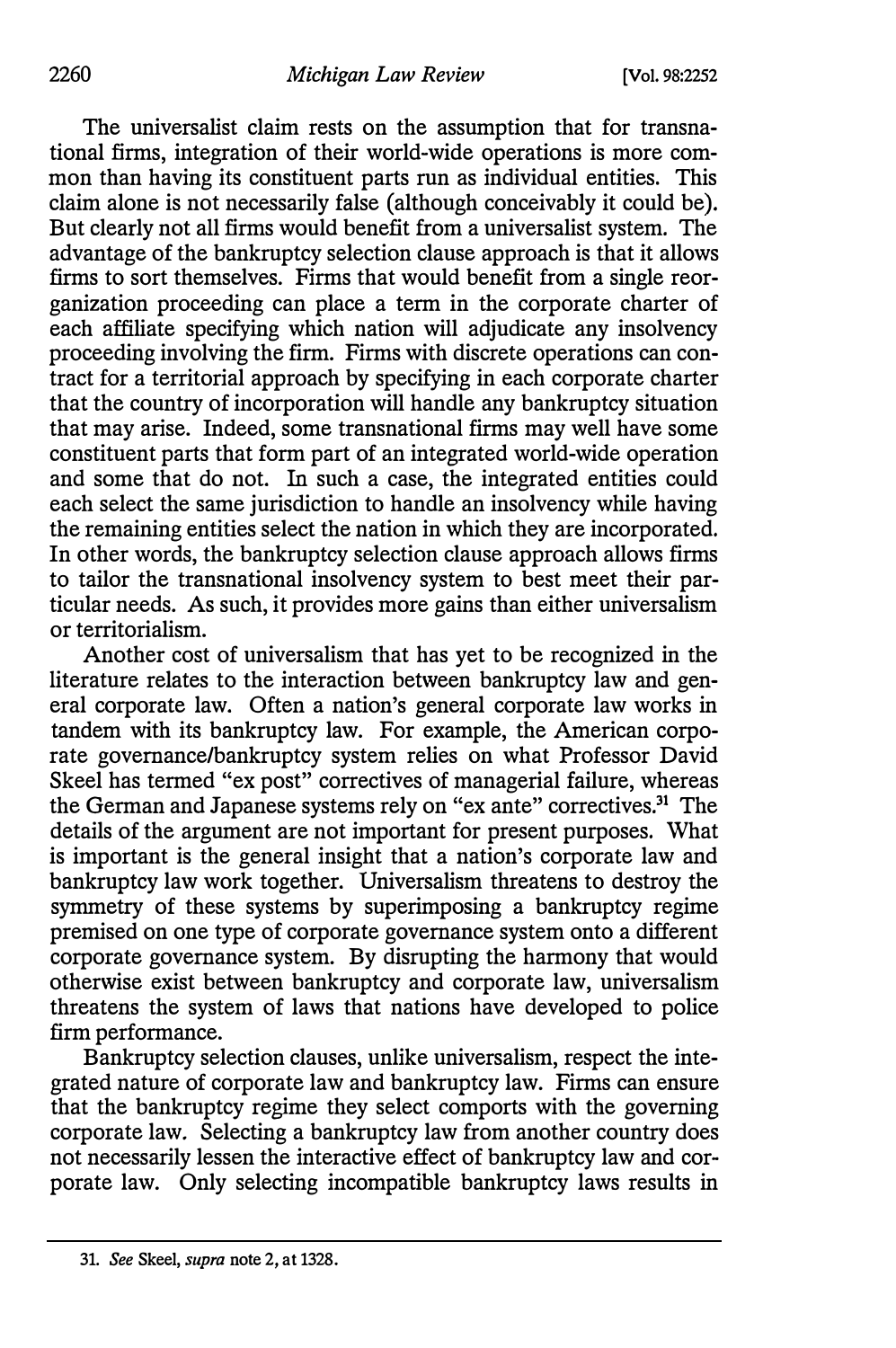this harm. To the extent that compatible bankruptcy and corporate laws increase firm value, bankruptcy selection clauses will tend to maintain the balance between the two systems.

Professor LoPucki raises yet another concern, which applies to both the universalist and bankruptcy selection clause approaches. He argues that the informational demands that these systems place on creditors overwhelm any potential gains. Creditors who wish to price all relevant terms of the loan will have to ascertain which law will govern the insolvency of the firm. In the case of universalism, the creditors will have to ascertain the "home" country, and then plumb its bankruptcy law. In a world where courts enforce bankruptcy selection clauses, the creditors will have to look at the corporate charter, figure out which jurisdiction has been selected, and then delve into the intricacies of that nation's insolvency law.32

Professor LoPucki raises a valid point; universalism and bankruptcy clause selection would increase the cost of drafting initial lending agreements, especially for those lenders who lend solely to domestic firms. To conclude that these costs justify abandoning either of the proposed alternatives to territorialism, however, requires a finding that these costs exceed the benefits offered by each system. Professors Guzman and Westbrook have responded to Professor LoPucki on behalf of the universalists.<sup>33</sup>

As to the bankruptcy selection clause approach, Professor Westbrook joins Professor LoPucki in asserting that the information demands of the system would rob it of any potential benefit.<sup>34</sup> The question of whether high information costs will swamp any potential benefits boils down to one of intuition. My own sense is that Professors LoPucki and Westbrook drastically overstate the costs of contracting. It will not be difficult to determine, under a bankruptcy selection clause system, what jurisdiction has been selected to administer a firm's bankruptcy. The firm borrowing the money will simply show the lender the relevant provision in its corporate charter.

<sup>32</sup> See LoPucki, Cooperation, supra note 6, at 738-39.

<sup>33.</sup> See Andrew T. Guzman, In Defense of Universalism in Cross-Border Insolvencies, 98 MICH. L. REV. 2177 (2000); Westbrook, The Global Solution, supra note 9, at 2307-25.

<sup>34.</sup> Both Professor LoPucki and Professor Westbrook trot out the claim that the bankruptcy selection clause approach relies on the assumption of perfect markets with zero transaction costs. See LoPucki, Cooperative Territoriality, supra note 12, at 2242; Westbrook, The Global Solution, supra note 9, at 2302-03. As should be clear by now, there is no such reliance. Rather, the claim is that, including transaction costs, efficiency is improved through firm selection rather than government fiat. See generally James W. Bowers, The Fantastic Wisconsylvania Zero-Bureaucratic-Cost School of Bankruptcy Theory: A Comment, 91 MICH. L. REV. 1773 (1993); Robert K. Rasmussen & David A. Skeel, Jr., *The Eco*nomic Analysis of Corporate Bankruptcy Law, 3 AM. BANKR. INST. L. REV. 85, 110-15 (1995) (considering various impediments to implementing a selection regime); Rasmussen,  $A$ New Approach, supra note 8, at 20-26 (similar).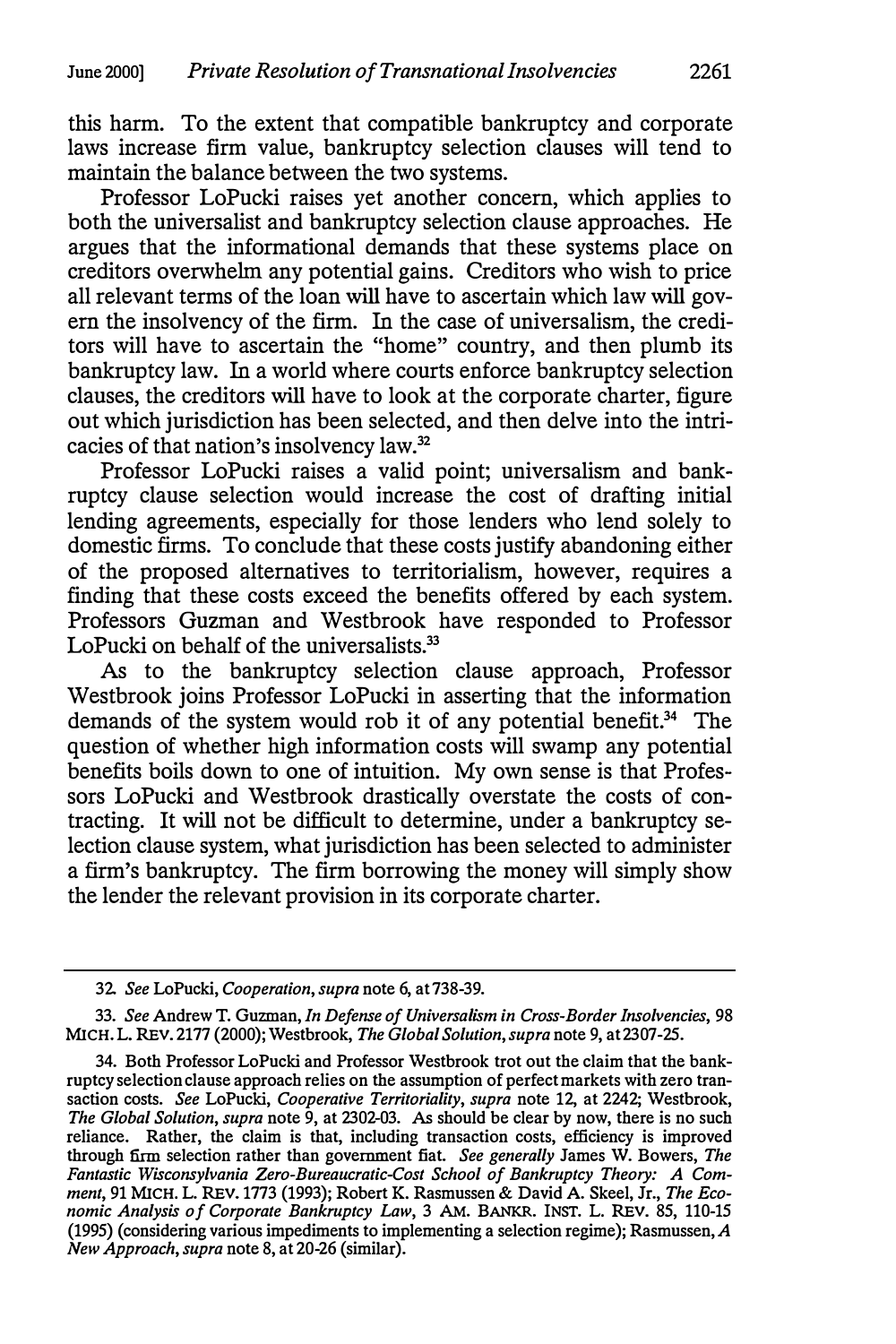The largest potential cost is getting a handle on the law of the country selected. This cost, of course, will only be relevant when firms have selected jurisdictions other than the one in which they are located. Even for these firms, this cost may not loom large. It is, of course, difficult to predict with certainty what selection patterns would emerge in a regime of bankruptcy selection clauses. We currently live in a world of mandated bankruptcy regimes, and thus we have no definitive evidence of how firms would act were they granted the freedom to select the governing bankruptcy law.

Yet it is quite possible that a certain, small number of nations could end up being viewed as having the "best" bankruptcy law. Indeed, such a situation could develop precisely because of the informational concerns expressed by Professor LoPucki. Debtors, to the extent that they are dealing with fully adjusting creditors, will bear the costs that the creditors will incur when they investigate the bankruptcy jurisdiction that the debtor has selected. Debtors thus have an incentive to keep these costs to a minimum. Once lenders become familiar with the workings of a few countries' bankruptcy laws, debtors will have an incentive to select either the law of their home jurisdiction or one of these well-known laws so as to hold down their cost of credit.<sup>35</sup>

Indeed, similar potential information problems exist today in related legal areas, and firms have been able to cope with these problems in a satisfactory manner. For example, although American corporations can incorporate in any one of fifty states, the system has not been bogged down in an informational quagmire. First, most corporations incorporate either in their home state or in Delaware.<sup>36</sup> Thus, lenders that lend only to local businesses need only be familiar with their own state's corporate code and that of Delaware. Large creditors, in contrast, will lend to a number of firms that are governed by a number of different corporation codes. Despite these myriad sources of law and the potential informational problems that in theory could arise, things work pretty well. Indeed, a recent study has confirmed that Delaware corporations, on average, have a higher value than do corporations from other states. $37$  In other words, firms have focused on a single jurisdiction, and that jurisdiction appears to be the one that maximizes firm value.

<sup>35.</sup> For a discussion of the possible network effects that might lead to adoption of a single state's law, see Michael Klausner, Corporations, Corporate Law, and Networks of Contracts, 81 VA. L. REV. 757 (1995).

<sup>36.</sup> See Robert Daines, How Firms Choose Domicile: Some Evidence on State Competition and the Demand for Corporate Law (2000) (unpublished manuscript on file with author).

<sup>37.</sup> See Robert Daines, Does Delaware Law Improve Firm Value? (2000) (unpublished manuscript on file with author).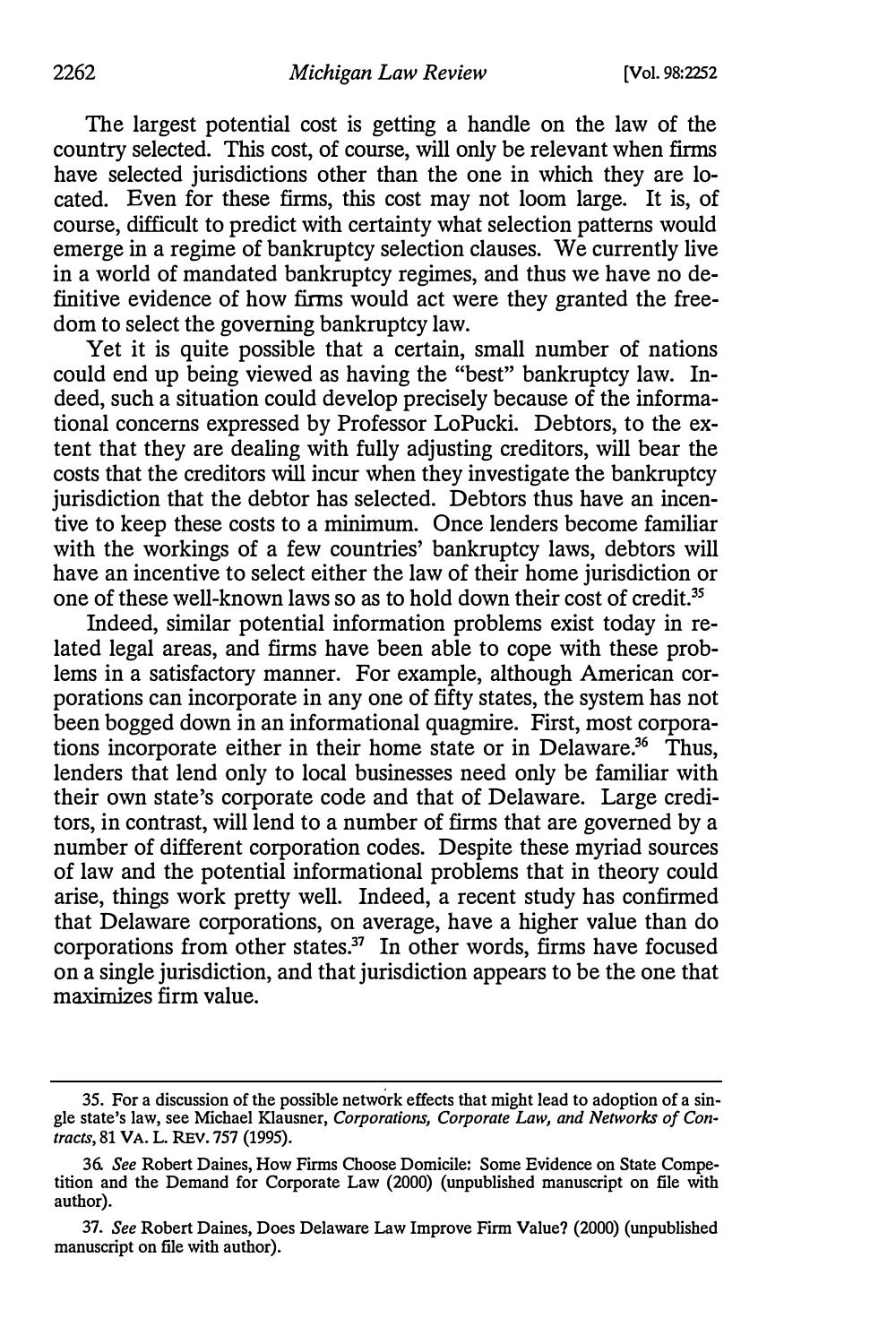A second example that suggests that informational problems may not be debilitating is the general enforceability of forum-selection clauses and choice-of-law clauses. In the international context, these provisions are routinely enforced. This enforcement raises the exact same theoretical problems that Professors LoPucki and Westbrook raise in regard to bankruptcy selection clauses. Despite these theoretical problems, choice of law scholars generally endorse the prevailing practice.38 Thus, while there exists no guarantee that the gains of a bankruptcy selection regime would not be overwhelmed by information costs, private selection has increased efficiency in situations that appear roughly similar.

Professor LoPucki also argues that information costs regarding changes in a firm's selection will be large. Extant practices in corporate law generally belie this assertion as well. Not surprisingly, firms change both the jurisdiction in which they are incorporated and the provisions of their charter with some frequency. These changes have not frustrated the operations of the securities markets. Thus, one should be suspicious of the assertion that the information costs of changing the bankruptcy selection will be prohibitive. Indeed, a simple solution exists. Creditors in their lending agreements can require that they be informed of changes in the bankruptcy selection.

To be sure, there are transaction costs associated with bankruptcy selection clauses. Yet that is true of all proposals in this area. Professor LoPucki's cooperative territorialism has such costs as well. He envisions extensive negotiations after insolvency among the various jurisdictions that have control over portions of the multinational enterprise. While Professor LoPucki elides over the point, these negotiations would be expensive. Moreover, one can imagine that in at least some instances the negotiations could end in an impasse. Constituent parts of a corporate enterprise that should be reorganized as a single entity may be liquidated individually. Conversely, jurisdictions may agree to cooperate where separate administration would promise a larger return to the creditors. Parties beforehand may thus have difficulty predicting the outcome of future negotiations. All this suggests that the costs of cooperative territorialism may well exceed those of a bankruptcy selection clause regime.

Professor Guzman raises a final concern with bankruptcy selection clauses. He notes that domestic bankruptcy law does not allow for firm choice. Thus, creditors anticipate that their claims will be resolved by domestic bankruptcy law. Once the firm becomes multina-

<sup>38.</sup> See Linda S. Mullenix, Another Choice of Forum, Another Choice of Law: Consensual Adjudicating Procedure in Federal Court, 57 FORDHAM L. REV. 291 (1988); Michael E. Solimine, Forum-Selection Clauses and the Privatization of Procedure, 25 CORNELL INT'L L.J. 51 (1992).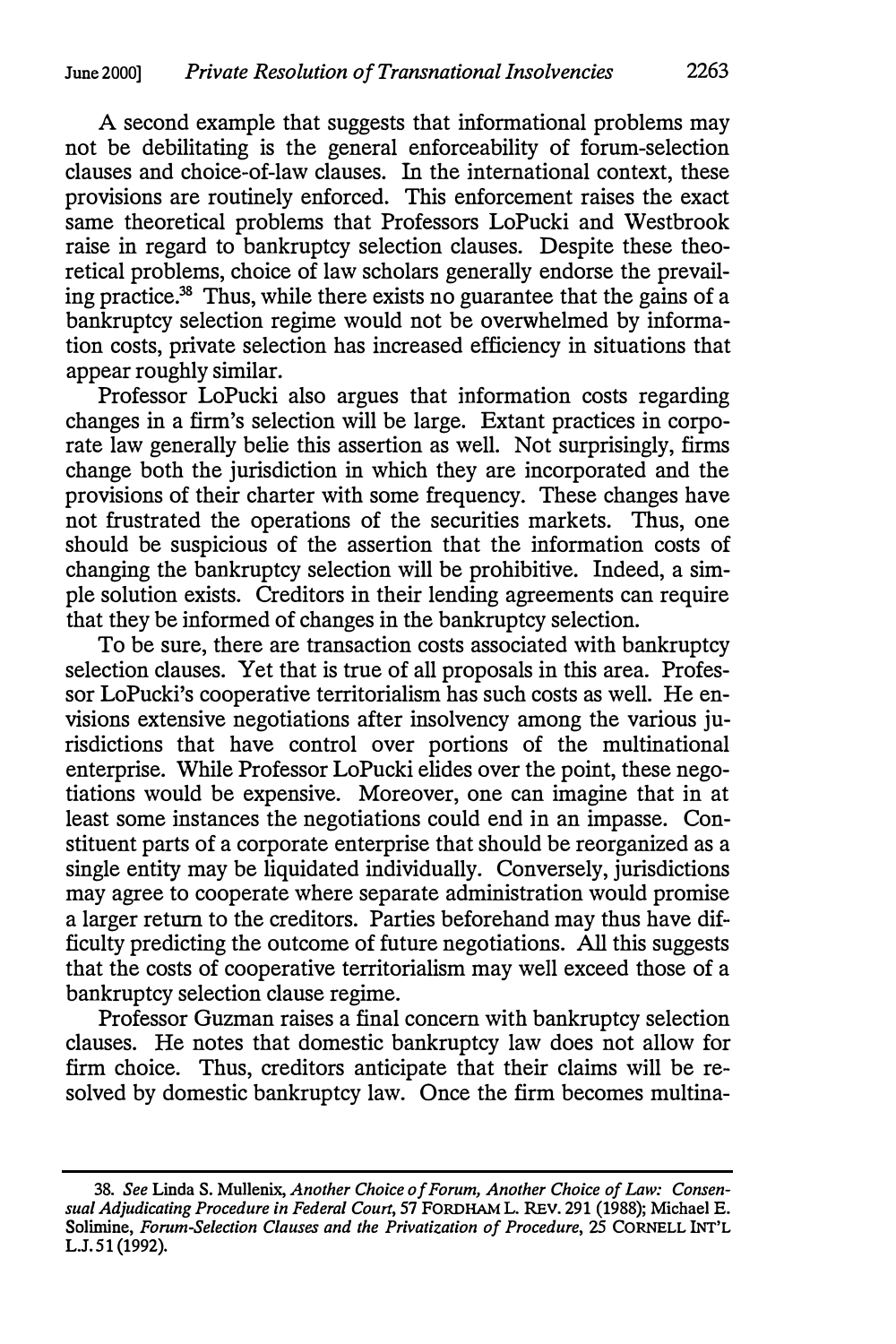tional, however, these expectations would be defeated. The ability to defeat these expectations would, in tum, distort investment choices.

The optimal solution, as recognized by Professor Guzman, would be to extend a choice-based regime to domestic law. Failing this, the appropriate response is a system of constraints on how a charter can be changed. Indeed, as I have noted elsewhere, $39$  a system that provides for firm choice has to allow for needed change while at the same time restrict opportunistic amendment. Two solutions come readily to mind, and there probably are others as well. First, one can require a lag time between when an amendment is made and when it becomes effective. This simple rule guards against selection changes driven by imminent financial distress. Second, creditors can put a term in their lending agreement declaring changes to be a default. This term would give the lender the opportunity to terminate or renegotiate its relationship with the debtor if it believes that the change adversely affects its loan.40 These constraints would ensure that changes in the governing bankruptcy selection would enhance efficiency.

In sum, a regime in which bankruptcy selection clauses are routinely enforced should perform better than one based on either universalism or territorialism.

#### II. THE ILLUSIVE PROBLEM OF DEBTOR HAVENS

Two other objections can be leveled against a regime of bankruptcy selection clauses. The first is that such a regime would create an incentive for some jurisdictions to become "debtor havens." The second is that it will allow firms to undo noneconomic policy choices made by the appropriate domestic government. This section addresses the first of these concerns.

Professor LoPucki has raised the specter that an international legal system that routinely enforces bankruptcy selection clauses will create "debtor havens."<sup>41</sup> The term implies derision, but to assess the merits of this criticism one must articulate exactly what a debtor's haven would be. Such a haven must have the attribute that it transfers value from creditors to debtors. To adumbrate the scope of this concern, it is useful to employ Professor Guzman's distinction among fully adjusting, weakly nonadjusting, and strongly nonadjusting creditors.<sup>42</sup> This classification helps isolate which creditors  $-$  if any  $-$  can sys-

<sup>39.</sup> See Rasmussen, Debtor's Choice, supra note 4, at 116-21; Rasmussen & Skeel, supra note 34, at 113-15.

<sup>40.</sup> See generally George G. Triantis & Ronald T. Daniels, The Role of Debt in Interactive Corporate Governance, 83 CAL. L. REV. 1073 (1995) (explaining the role of covenants in lending agreements).

<sup>41.</sup> See LoPucki, Cooperation, supra note 6, at 739.

<sup>42</sup> See Guzman, supra note 33, at 2180-81, 2182.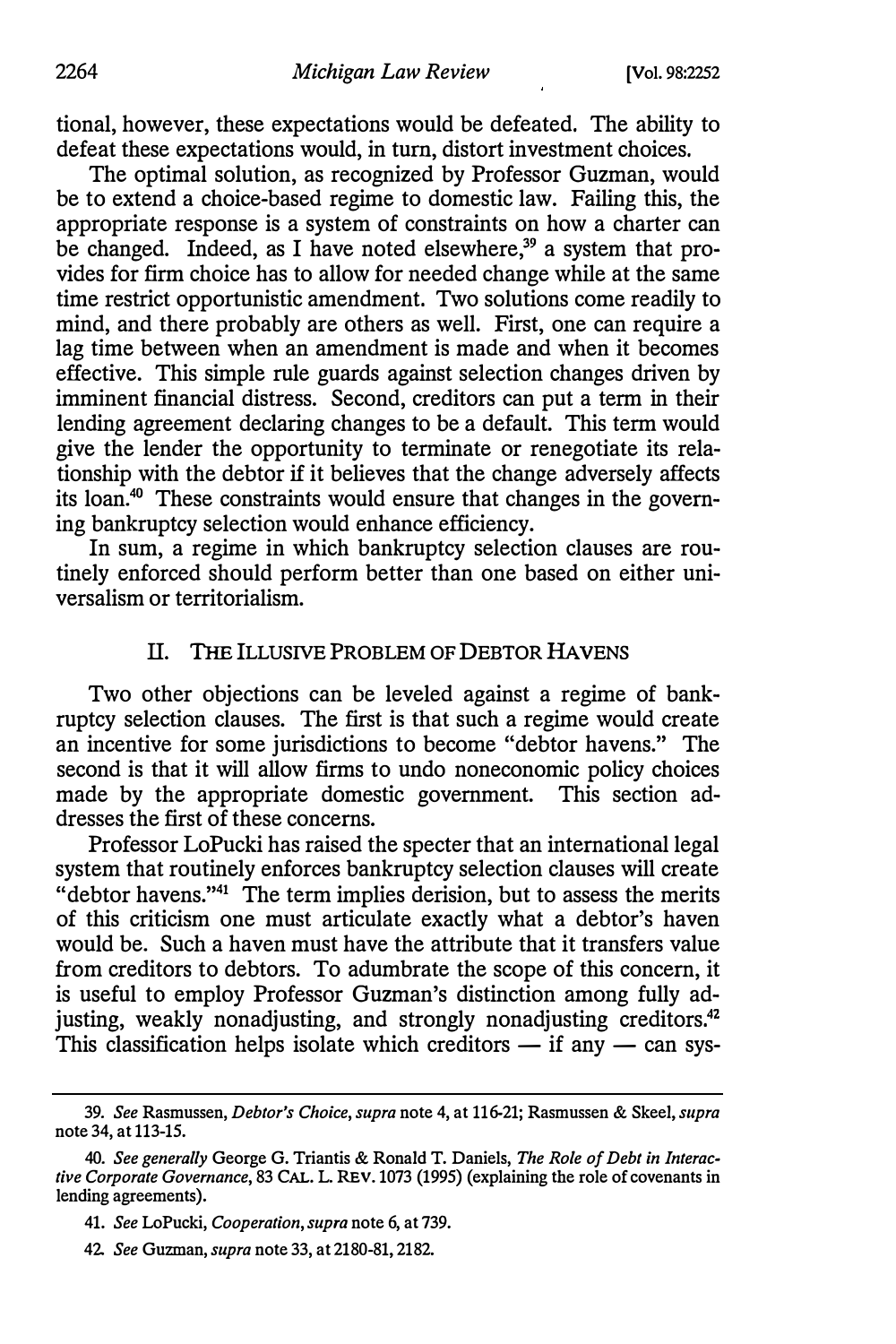tematically be disadvantaged in a way that would spur the creation of debtor's havens.

The first category of creditors  $-$  fully adjusting creditors  $-$  cannot be systematically shortchanged via a bankruptcy selection clause. These creditors price their transactions such that each transaction offers, ex ante, a market rate of return. Any attempt to select a bankruptcy regime that transferred money to the debtor from these creditors after the filing of a bankruptcy petition would result in an offsetting transfer to these creditors from the debtor at the time they agreed to the transaction. To the extent that fully adjusting creditors affect the analysis at all, their existence would lead the debtor to select the efficient bankruptcy regime so that it would reduce its cost of credit.

To the extent that the problem of debtor's havens exists, it must revolve round the ability of debtors (with the aid of a facilitating country)43 to exploit systematically either weakly nonadjusting creditors or strongly nonadjusting creditors or both. The distinction between these two types of creditors captures the fact that some creditors, while not adjusting the individual rate of interest they charge to debtors, nonetheless can adjust their overall interest rate so as to earn a competitive rate of return; other creditors, in contrast, cannot change their lending pattern to respond to any change in bankruptcy policy.

Professor Guzman quite rightly notes that for weakly nonadjusting creditors there is a subsidization from low-risk debtors to high-risk debtors.44 The basic insight here is that since all debtors are charged the same interest rate that reflects a blend of the riskiness of the entire borrowing pool, those debtors with a lower risk of default than the blended average pay a higher rate of interest than they would if the interest rate were based on an individualized determination. Conversely, those debtors with a higher risk of default pay a lower rate than they otherwise would. Professor Guzman also demonstrates that weakly nonadjusting creditors cannot be systematically disadvantaged by any given bankruptcy regime. Regardless of the regime, they will be able to price their loans so as to obtain a market rate of return.

44. See Guzman, supra note 33, at 2187-88.

<sup>43.</sup> LoPucki has not articulated the reasons why nations may tailor their law to attract debtors to select them as the situs of a bankruptcy proceeding. In the case of domestic corporations law, theorists have identified ways in which Delaware has committed itself to providing the law that corporations desire. See ROBERTA ROMANO, THE GENIUS OF AMERICAN CORPORATE LAW 37-44 (1993); Ehud Kamar, A Regulatory Competition Theory of Indeterminacy in Corporate Law, 98 COLUM. L. REV. 1908, 1927, 1939-45 (1998); Jonathan R. Macey & Geoffrey P. Miller, Toward An Interest-Group Theory of Delaware Corporate Law, 65 TEXAS L. REV. 469, 490 (1987); see also Robert K. Rasmussen & Randal S. Thomas, Timing Matters: Promoting Forum Shopping by Insolvent Corporations, 94 NW. U. L. REV. (forthcoming 2000) (explaining how competition among bankruptcy judges for desirable cases may affect their handling of cases). Indeed, if a country benefits by having a firm select it as the site of its bankruptcy, the race would be to the top. As the text explains, firms, on balance, would benefit from selecting the most efficient bankruptcy regime.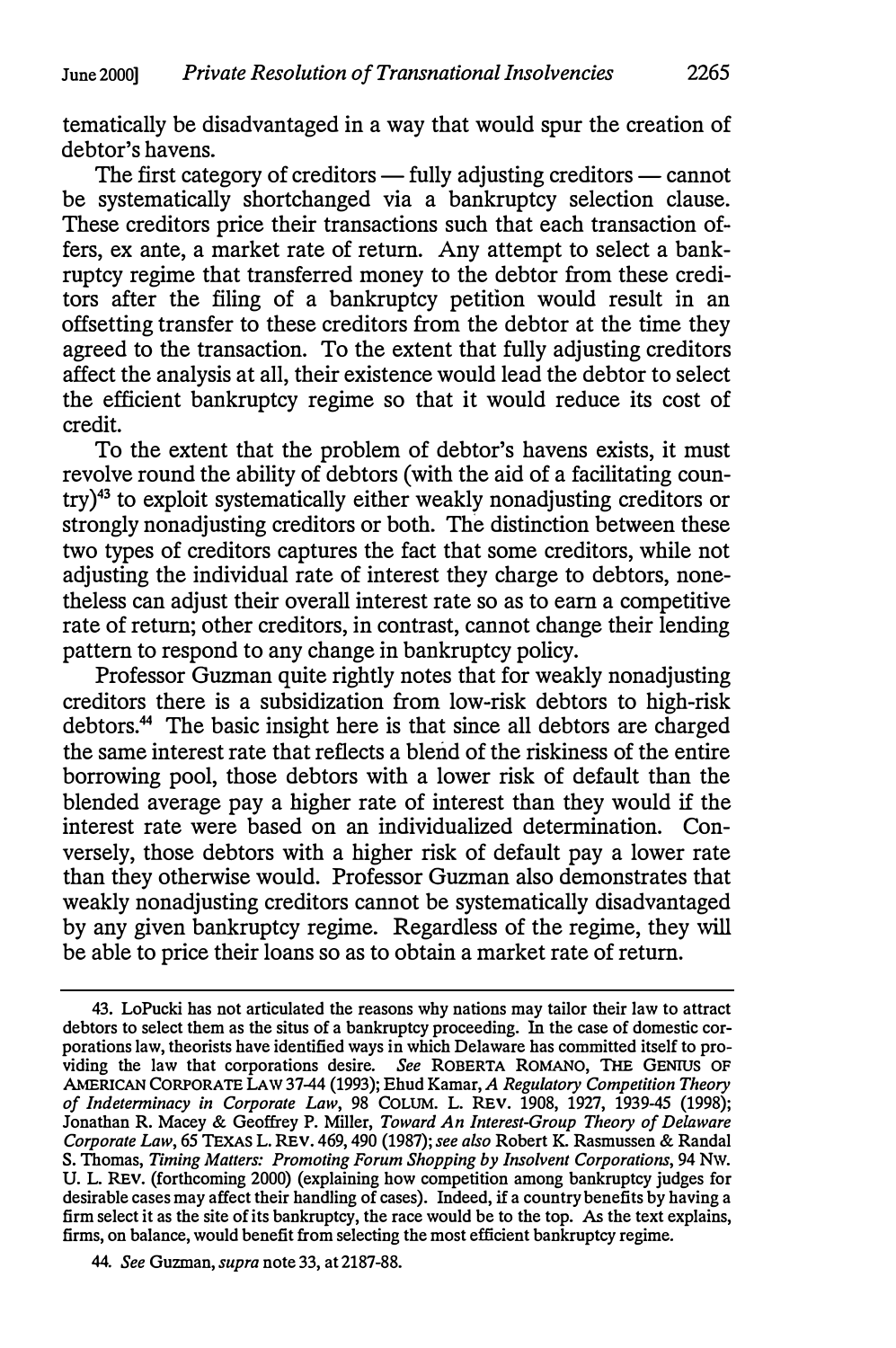To say that these creditors are not systematically disadvantaged does not mean that debtors will necessarily select the regime that would most advance social welfare. This divergence between private incentives and the public good may arise due to a collective action problem. Debtors, as a group, would benefit from the selection of a bankruptcy regime that lowered the overall price of credit. Each debtor, however, would have the individual incentive to select a regime that distributed value from weakly nonadjusting creditors to the debtor. This incentive arises because the debtor does not bear the full cost of its actions, a situation that does not present itself when the debtor deals with a fully adjusting creditor. When borrowing funds from a weakly nonadjusting creditor, the debtor that has selected a bankruptcy regime that, ex post, transfers value from the creditor to the debtor gains the entire value that it appropriates from the weakly nonadjusting creditor. At the same time, its own decision does not noticeably affect the rate of interest that the weakly nonadjusting creditor charges. To be sure, in the aggregate, the decisions of all debtors will affect the rate of interest, but no single debtor will view its decision as affecting that rate. Thus, the dominant strategy for all debtors is to select a bankruptcy regime that transfers value to debtors from weakly nonadjusting creditors. The optimal regime for an individual debtor thus does not transfer value from a fully adjusting creditor, but does expropriate value from weakly adjusting creditors.

As with the informational overload problem identified by Professor LoPucki, one must try to gauge the magnitude of this problem. As the adage goes "My theory beats your practice." Thus, to make a valid assessment of the competing proposals, one needs some sense as to how many weakly nonadjusting creditors exist and how easy it is to craft a bankruptcy regime that transfers value from them to the debtor. While it is difficult to ascertain the number of such creditors today, one would expect the category of weakly nonadjusting creditors to shrink dramatically in the future. A rational creditor is weakly nonadjusting when the cost of making individualized credit determinations exceeds the benefits of such a determination, and recent developments in credit markets have made such determinations easier to make. First, transnational firms tend to be large firms, and there is a wealth of data available on such firms at a low cost. For example, creditors can readily obtain information on such firms from services such as Dun & Bradstreet. Other innovations include credit scoring, which allows a lender to process a loan application in a matter of minutes.45 Indeed, the entire thrust of recent developments in private markets is the steady decrease of the costs of obtaining and processing

<sup>45.</sup> See Ronald J. Mann, The Role of Secured Credit in Small-Business Lending, 86 GEO. L.J. 1, 30-34 (1997).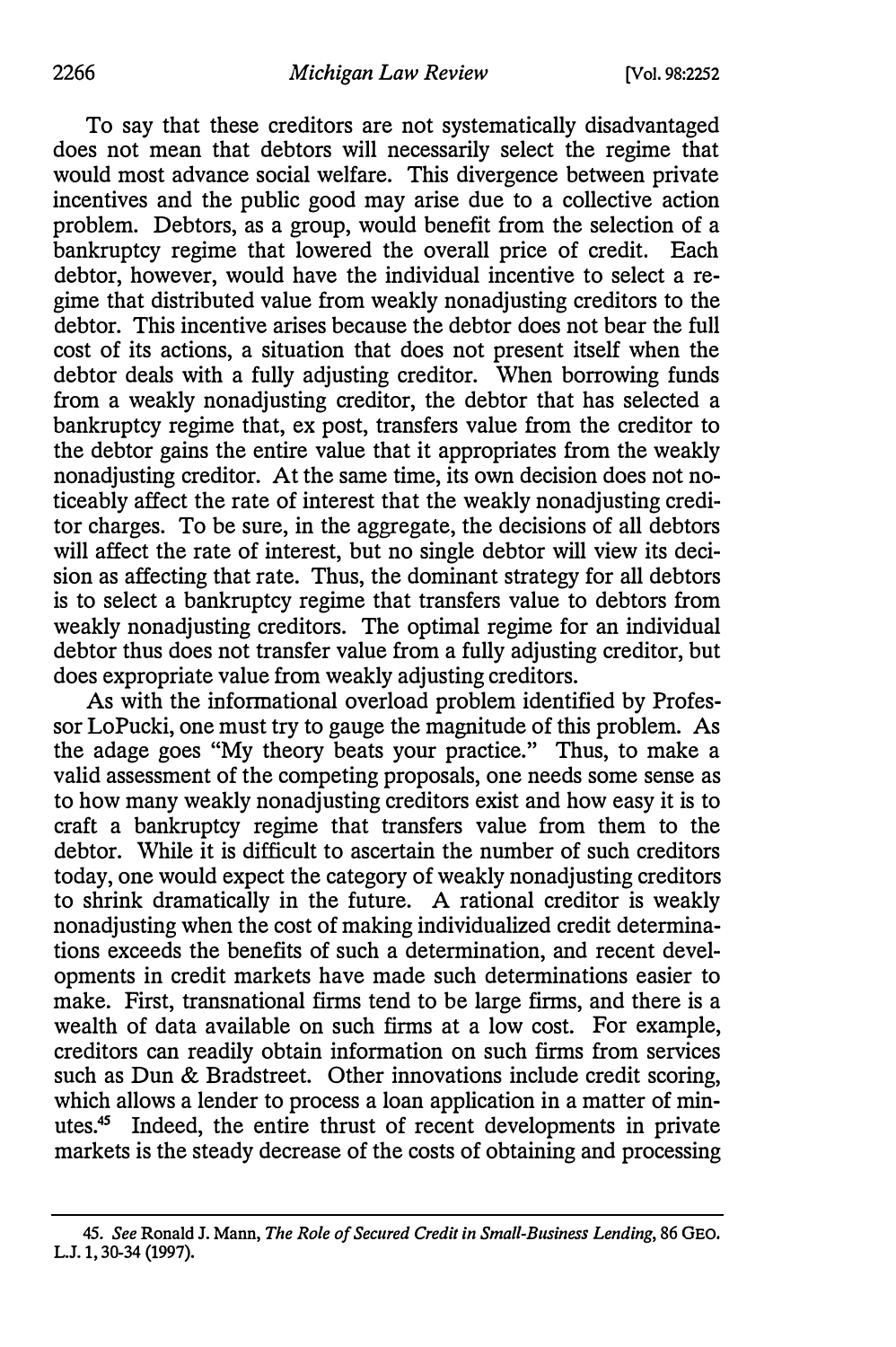information.46 As creditors can obtain information at lower costs, they gain the incentive to become fully adjusting.

Competition forces creditors to become fully adjusting when it is cost justified to do so. A competing creditor who can identify low-risk debtors can offer those debtors a lower interest rate than can a weakly adjusting creditor. Creditors make money by extending credit, and thus seek out potential lending opportunities. To be sure, competition may not drive all creditors to become fully adjusting. There may be a residual class of debtors for whom it is not cost justified to offer credit terms on an individualized basis. Nevertheless, as the amount of a debtor's debt held by fully adjusting creditors increases, the debtor's incentive to make the most efficient bankruptcy selection increases as well.

Added to the uncertainty as to the number of weakly nonadjusting creditors in the transnational context is the difficulty involved for a bankruptcy regime to target such creditors for expropriation. Bankruptcy laws tend to distinguish between secured creditors and unsecured creditors, but this distinction does not map onto the distinction between fully adjusting and weakly nonadjusting creditors. Some secured creditors, such as those who take a security interest in the goods that they sell, may be weakly nonadjusting. Some unsecured creditors, such as financial institutions making operating loans, may be fully adjusting. Thus, even if the amount of weakly nonadjusting creditors is large, it is far from certain that bankruptcy laws can be targeted so as to transfer value from weakly adjusting creditors to debtors on the one hand, while at the same time not to transfer such value from fully adjusting creditors on the other. To the extent that a bankruptcy system inefficiently attempts to transfer value away from fully adjusting creditors, the debtor will pay the cost of this inefficiency.

In light of these observations, the concern over debtor havens must be a concern about the exploitation of strongly nonadjusting creditors. These are creditors for whom changes in the applicable legal rules do not alter their pricing behavior. Professor Guzman treats the government as a strongly nonadjusting creditor, $47$  but such treatment seems inappropriate. Governments charge an interest rate on their "loan," and they set this rate by statute.<sup>48</sup> To be sure, institutional reasons may exist that explain why the selected rate does not ensure a market rate of return, but it is these institutional reasons, and not the lack of

<sup>46.</sup> See Ronald J. Mann, Verification Institutions in Financing Transactions, 87 GEO. L.J. 2225 {1999).

<sup>47.</sup> See Guzman, supra note 33, at 2183. Professor Guzman recognizes, however, that his classification of the government as a strongly nonadjusting creditor is debatable. See id. at 2183 n.28.

<sup>48.</sup> See, e.g., 26 U.S.C. §§ 6601(a) (assessing interest on late taxes) & 6621(a) (setting rate at federal short-term rate plus 3%).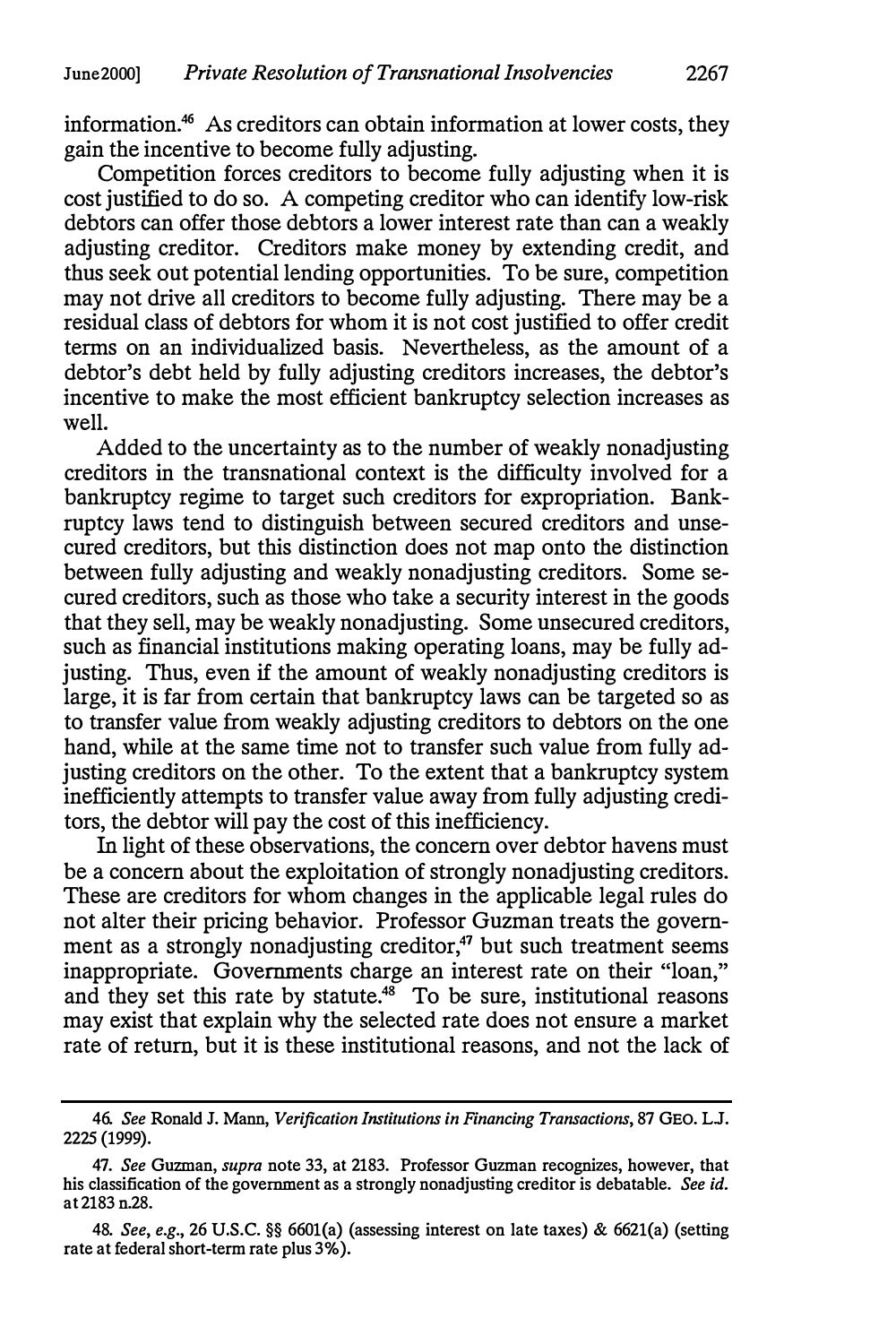an ability to set an appropriate interest rate, that ensures that the government is not fully compensated. In other words, governments clearly have the ability to set a fully compensatory rate of interest, and thus they should not be considered strongly nonadjusting creditors.

The one group of true strongly nonadjusting creditors is tort victims. The concern raised by Professor LoPucki over how this group would fare under a legal system that routinely enforces bankruptcy selection clauses presents the most formidable objection to the implementation of a regime based on private ordering. Professor LoPucki asserts that a system of bankruptcy selection clauses would worsen the plight of tort victims because debtors will systematically select jurisdictions that provide the worse possible treatment of such claims.<sup>49</sup> He identifies six possible ways in which tort creditors may be disadvantaged in a bankruptcy clause selection regime. First, they may receive a lower priority than they would in a territorial system. This would occur where debtors select forums that accord lower priority to tort claims than does the forum that would otherwise administer the bankruptcy proceeding. Second, Professor LoPucki suggests that tort creditors may face a greater inconvenience when seeking recovery on their claims because debtors will select jurisdictions that make it more inconvenient to pursue one's claim. These two arguments relate to the selected jurisdiction's bankruptcy law's treatment of tort creditors. Professor LoPucki's other four reasons for concluding that a bankruptcy clause selection regime would lead to an increase in the amount of torts committed — firms would select nations that give low verdicts, that have substantive tort law that disfavors tort victims, that have procedural impediments to tort claimants, and that do not have a suf $ficient number of plaintexts' attempts$   $-$  all relate to the contours of the selected country's tort law system.

Professor LoPucki's first assertion, that debtors will use bankruptcy selection clauses to strategically reduce the value of the claims of tort creditors, implicitly relies on the assumption that such manipulation carries with it the possibility of substantial gains to the debtor. This assumption is difficult to justify. To see why, one must begin with the extant treatment of tort creditors. American law both provides for limited liability and accords tort claims priority status equal to that of consensual unsecured debt. Academics agree that such treatment falls short of the ideal.<sup>50</sup> From an efficiency perspective, law and economics scholars agree that, to the extent that firms do not internalize the full

<sup>49.</sup> See Lynn M. LoPucki, The Unsecured Creditor's Bargain, 80 VA. L. REV. 1887, 1896-902 (1994).

<sup>50.</sup> See, e.g., id. at 1898-99; Lucian Ayre Bebchuk & Jesse M. Fried, The Uneasy Case for the Priority of Secured Claims in Bankruptcy, 105 YALE LJ. 857, 882-83 (1996).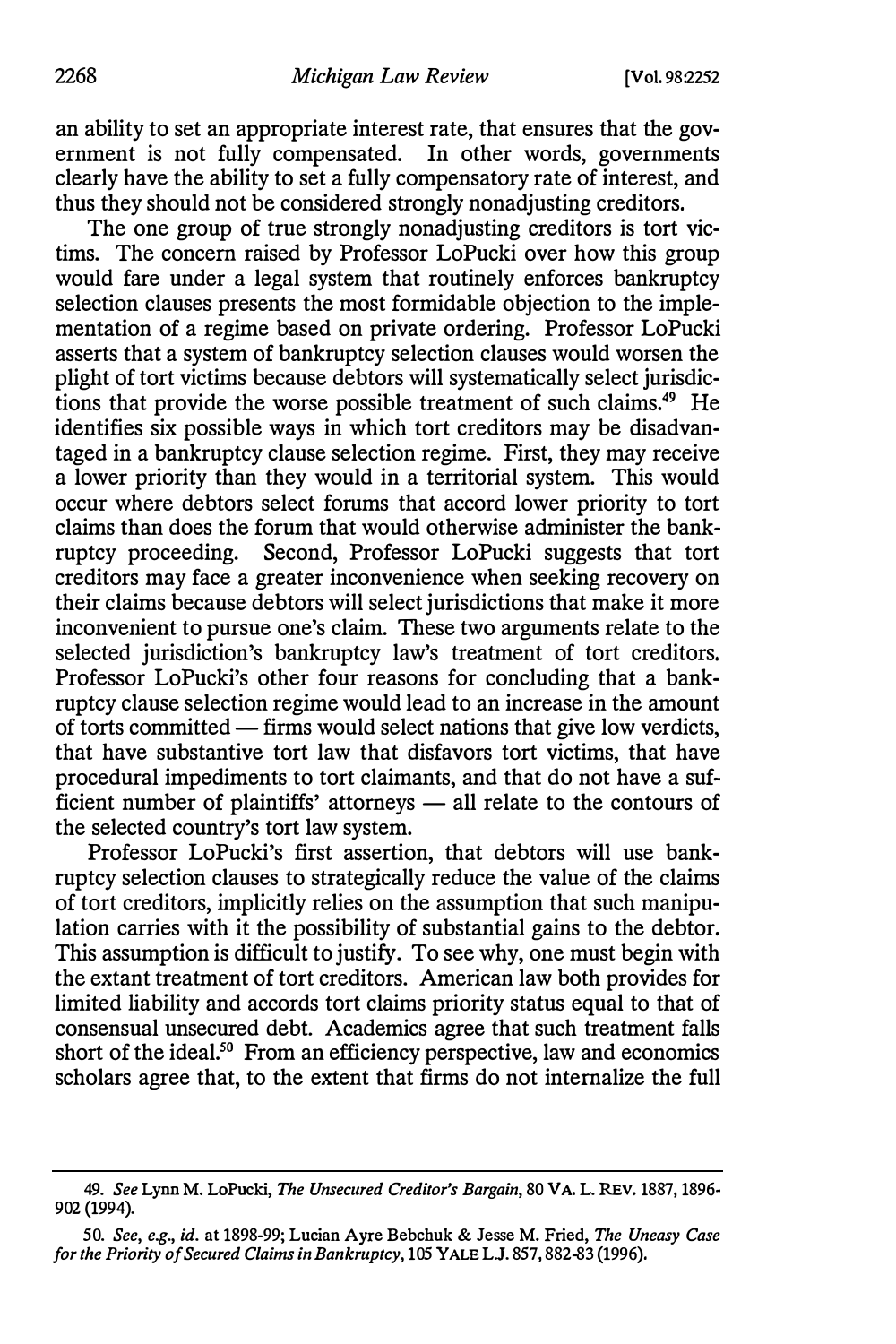cost of potential torts, they have too little incentive to take care.<sup>51</sup> Those who view fairness as the overriding normative goal of bankruptcy similarly conclude that tort victims should receive better treatment than they currently do.<sup>52</sup> The relevant question for the debate over transnational insolvencies is whether a bankruptcy selection clause regime would exacerbate the problems inherent in existing law.

As an initial matter, it may be that few transnational firms would focus on potential tort liability at all. Each firm differs in the potential that it has for inflicting uncompensated injury on third parties. In most situations, firms will have insurance sufficient to cover the claims of the few tort victims it may have.53 When a firm files for bankruptcy, the proceeds of insurance policies go directly to the injured claimants, despite their nominal status as unsecured creditors.<sup>54</sup> Thus, when adequate insurance exists, tort creditors are compensated in full despite the nominal low priority that their claims receive in bankruptcy.

There certainly will be cases where a firm engages in activities that carry the potential to create tort claims that exceed the combination of their equity and their insurance coverage. It is this subset of firms that must form the basis for Professor LoPucki's fear. Yet the room for strategic manipulation of bankruptcy law to inflict loss on this group is quite small. I am unaware of any country that follows the prescription of most scholars and grants tort creditors priority over the consensual creditors of the firm; at best, nations allow tort creditors to share pro rata with unsecured creditors; at worst, they place tort creditors below unsecured creditors. In other words, to say that there is a problem with firms opportunistically selecting bankruptcy jurisdictions based on the differing treatment accorded to tort creditors, one has to identify jurisdictions that accord different treatment to tort creditors. It would make little sense for debtors to flee to a foreign jurisdiction to ensure that tort creditors have a low priority when they are already accorded such treatment at home.<sup>55</sup>

53. See James J. White, Corporate Judgment Proofing: A Response to Lynn LoPucki's The Death of Liability, 107 YALE L.J. 1363, 1380-88 (1998).

54. See ROBERT E. KEETON & ALAN I. WIDISS, INSURANCE LAW 378 (1988).

55. To the extent that a government does decide to accord its tort victims better treatment than currently exists, it can ensure that this priority is respected by granting these victims a property right in the firm's assets. See infra Part III.

<sup>51.</sup> See, e.g., Barry E. Adler, A World Without Debt, 72 WASH. U. L.Q. 811, 826 (1994); F.H. Buckley, The Bankruptcy Priority Puzzle, 72 VA. L. REV. 1393, 1415-19 (1986); David W. Leebron, Limited Liability, Tort Victims, and Creditors, 91 COLUM. L. REV. 1565, 1643- 49 (1991).

<sup>52.</sup> See, e.g., Donald R. Korobkin, Contractarianism and the Normative Foundations of Bankruptcy Law, 71 TEXAS L. REV. 541, 569 (1993); Elizabeth Warren, Bankruptcy Policymaking in an Imperfect World, 92 MICH. L. REV. 336, 354 (1993); see also Robert K. Rasmussen, An Essay on Optimal Bankruptcy Rules and Social Justice, 1994 U. ILL. L. REV. 1, 31-35 (arguing that a Rawlsian legislature would accord better treatment to tort creditors than does current law).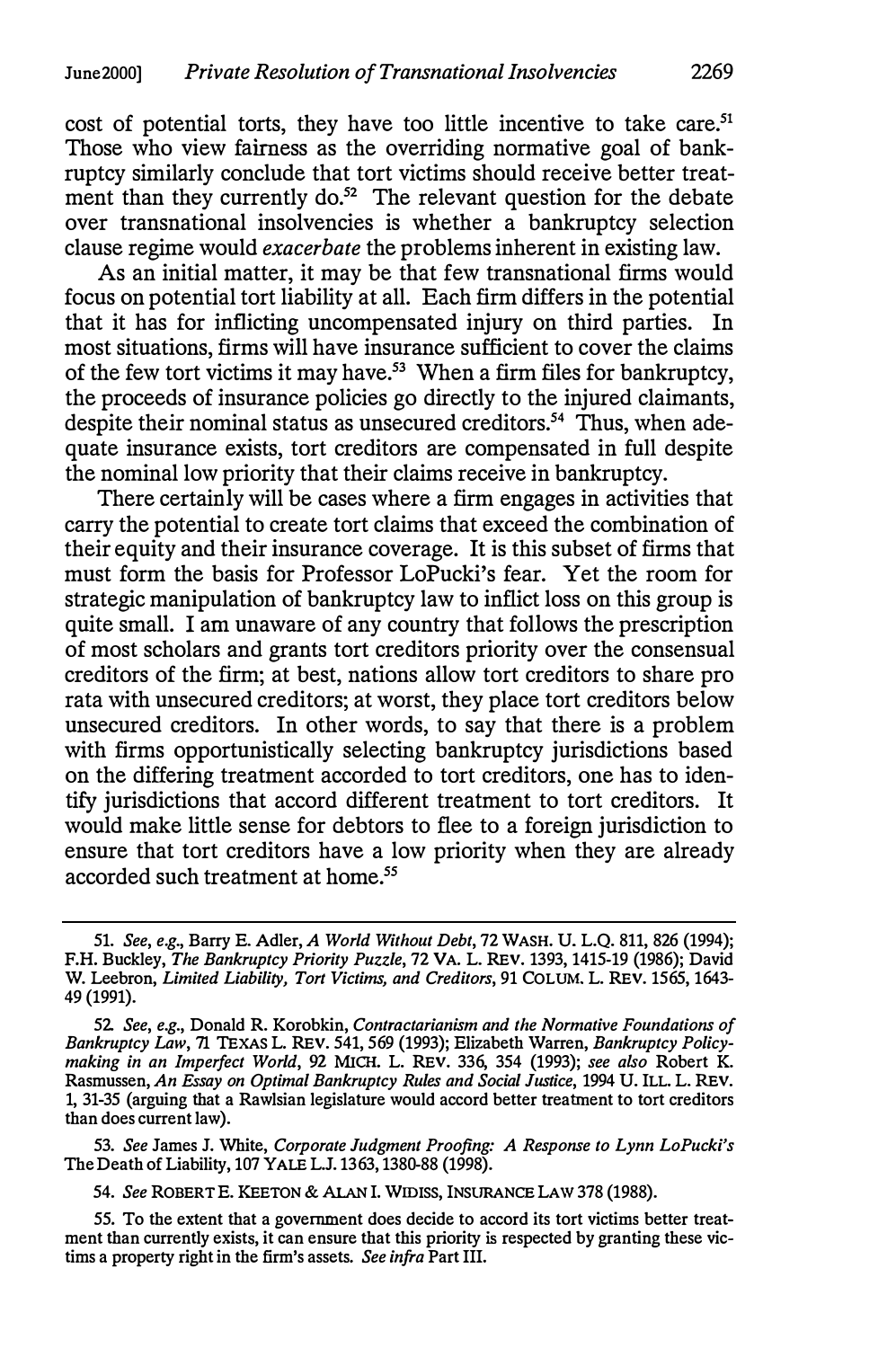To be sure, Professor LoPucki has identified jurisdictions that treat tort claimants even worse than does American law.56 Yet, the effect of the marginal lowering in priority between the United States and these other countries will not likely be great. Professors Bebchuk and Fried, echoing claims made by Professor LoPucki, have argued that a firm's ability to issue secured debt can lead to a lowering of precaution. This decrease in the level of precaution is in addition to the decrease caused by limited liability.<sup>57</sup> The linchpin of the argument is that by ensuring that the secured creditor can take all of the remaining assets of the firm, regardless of whether the firm takes cost-justified precautions, the firm will pay a lower rate of interest. This lower rate of interest results because priority ensures that when a firm becomes insolvent, the remaining assets go to the secured lender and are not shared with the tort claimants. If the secured creditor had to share the assets with tort creditors, it would have to compensate for this loss by charging a higher rate of interest initially.

Translating this argument to the context of transnational insolvencies takes something of an effort. As an initial matter, Professors Bebchuk and Fried were careful not to claim that the distortion they find caused by secured credit in the domestic context is a large one.<sup>58</sup> When one runs through the argument in the context of transnational insolvencies where the shift is between unsecured creditors and tort claimants, any distortion becomes smaller still. The economic argument for territorialism based on preserving tort creditor priority would start with the observation that American law requires tort creditors to share on a pro rata basis with unsecured creditors. Unsecured creditors, be they fully adjusting or weakly nonadjusting, would charge a higher rate of interest than they would if they had priority over the tort claims. This higher rate of interest would reflect the fact that they would have to share the unencumbered assets of the firm with tort claimants. Debtors could reduce this cost by selecting a jurisdiction that placed tort creditors below consensual claimants.

Such reduction, however, is only partial. Initially, it is unclear, on average, the extent to which assets are even available for distribution to any unsecured. Thus, there may be limited room to maneuver in this area. Moreover, the debtor would not achieve the full benefit of any maneuvering in which it engaged. Only fully adjusting unsecured creditors would take account of the debtor's selected bankruptcy jurisdiction when making their lending decisions. Partially adjusting unsecured creditors, by definition, would not react to a debtor's selection

<sup>56.</sup> See LoPucki, Cooperation, supra note 6, at nn.61-63.

<sup>57.</sup> See Bebchuk & Fried, supra note 50, at 898-900.

<sup>58.</sup> See Lucian Arye Bebchuk & Jesse M. Fried, The Uneasy Case for the Priority of Secured Claims in Bankruptcy: Further Thoughts and a Reply to Critics, 82 CORNELL L. REV. 1279, 1320 {1997).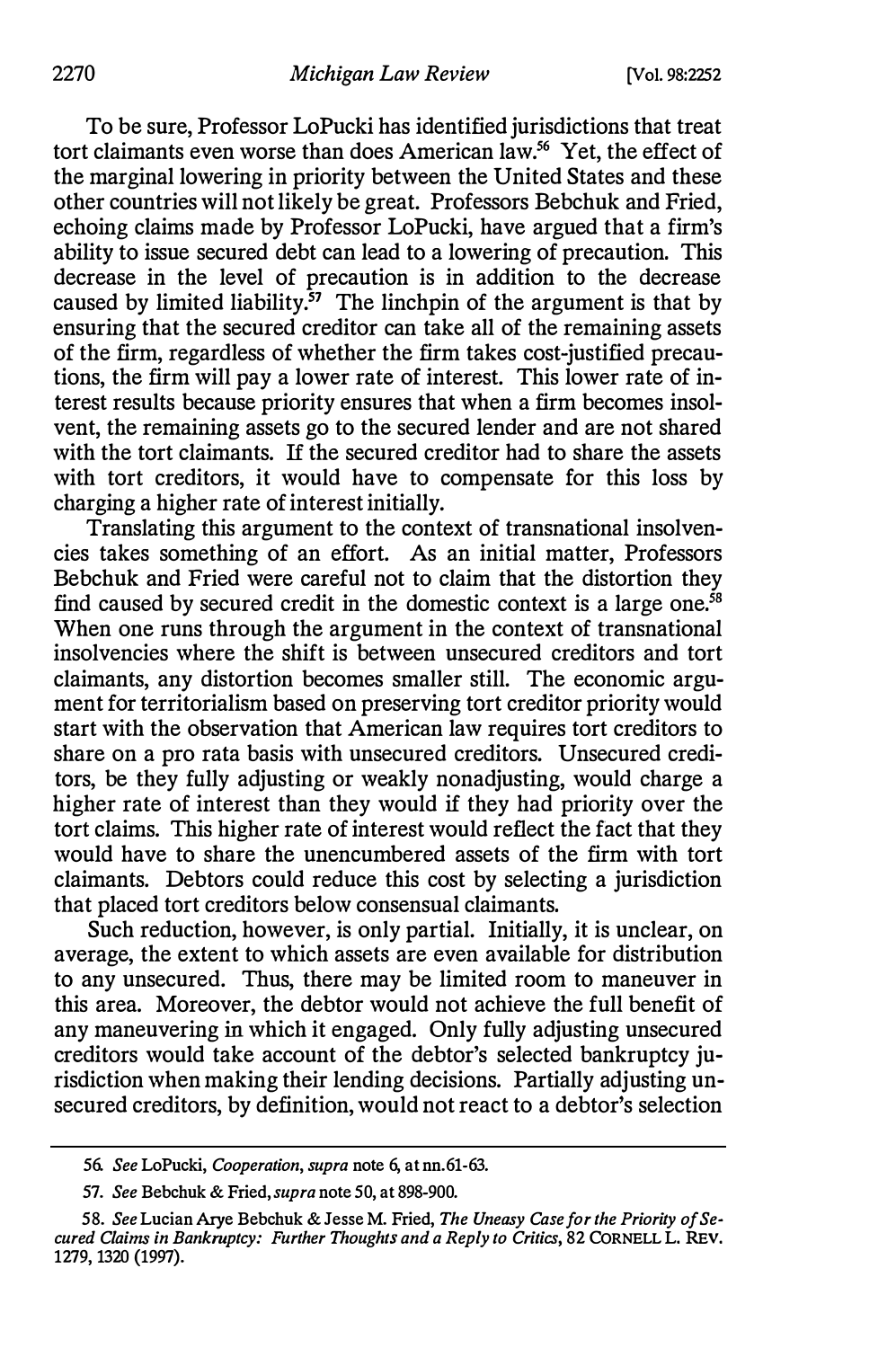of bankruptcy jurisdiction. Thus, to the extent that a debtor will select a jurisdiction so as to lower the priority of tort claims, it has to be the case that the debtor expects to gain in its dealings with fully adjusting unsecured creditors.

Yet this state of affairs raises a puzzle: If a fully adjusting unsecured creditor is willing to confer an advantage on a debtor in exchange for having priority over tort victims, then why does it not simply become a secured creditor and get that same advantage? In other words, for Professor LoPucki's concern to be valid, it must be the case that the cost of becoming a secured creditor exceeds the cost of learning about a bankruptcy regime selected by the debtor. Given that the cost of becoming a secured creditor is not excessive,<sup>59</sup> it is hard to imagine a debtor selecting a bankruptcy jurisdiction simply to move tort claims further down the priority ladder.

Even if one could identify a benefit that a debtor could obtain through priority dilution that it could not otherwise get, it is still far from certain that debtors would grab this benefit. The priority dilution that Professor LoPucki identifies forms only a small part of the selected country's bankruptcy law. The efficacy of the remaining law will more likely drive the selection choice. The benefits that can be achieved by selecting the most efficient insolvency law will most likely far exceed any benefits that could be garnered by subrogating the claims of tort victims. The savings promised by selecting the most efficient regime obtain in every insolvency case; the gains generated by lowering priority only occur in cases with substantial tort liability, which are infrequent. Thus, one would expect that debtors would be more concerned with selecting an efficacious bankruptcy law than they would be with lowering tort creditor priority.

Despite the unlikely event that a debtor will select a bankruptcy jurisdiction simply in order to lower the priority of tort claims, I still endorse a requirement that any bankruptcy regime selected by a firm accord at least nominal priority to tort victims similar to what they achieve in their home country. $\mathbb{S}^{\infty}$  This endorsement, while not central to the entire bankruptcy selection scheme, flows from efficiency concerns.61 As Professor LoPucki notes, in theory this requirement may prevent some firms from selecting a jurisdiction because it places tort creditors in a lower position than they would be under the law of their home country. Yet, once lawyers and judges in a country became aware that their country was not being selected solely because of its

<sup>59.</sup> See Ronald J. Mann, Explaining the Pattern of Secured Credit, 110 HARV. L. REV. 625, 658-68 (1997).

<sup>60.</sup> See Rasmussen, A New Approach, supra note 8, at 35.

<sup>61.</sup> It is also the case that lowering the priority of tort victims would strike many as unfair. To the extent that this a salient concern, my requirement that the country selected not lower the priority of tort creditors would respond to this concern.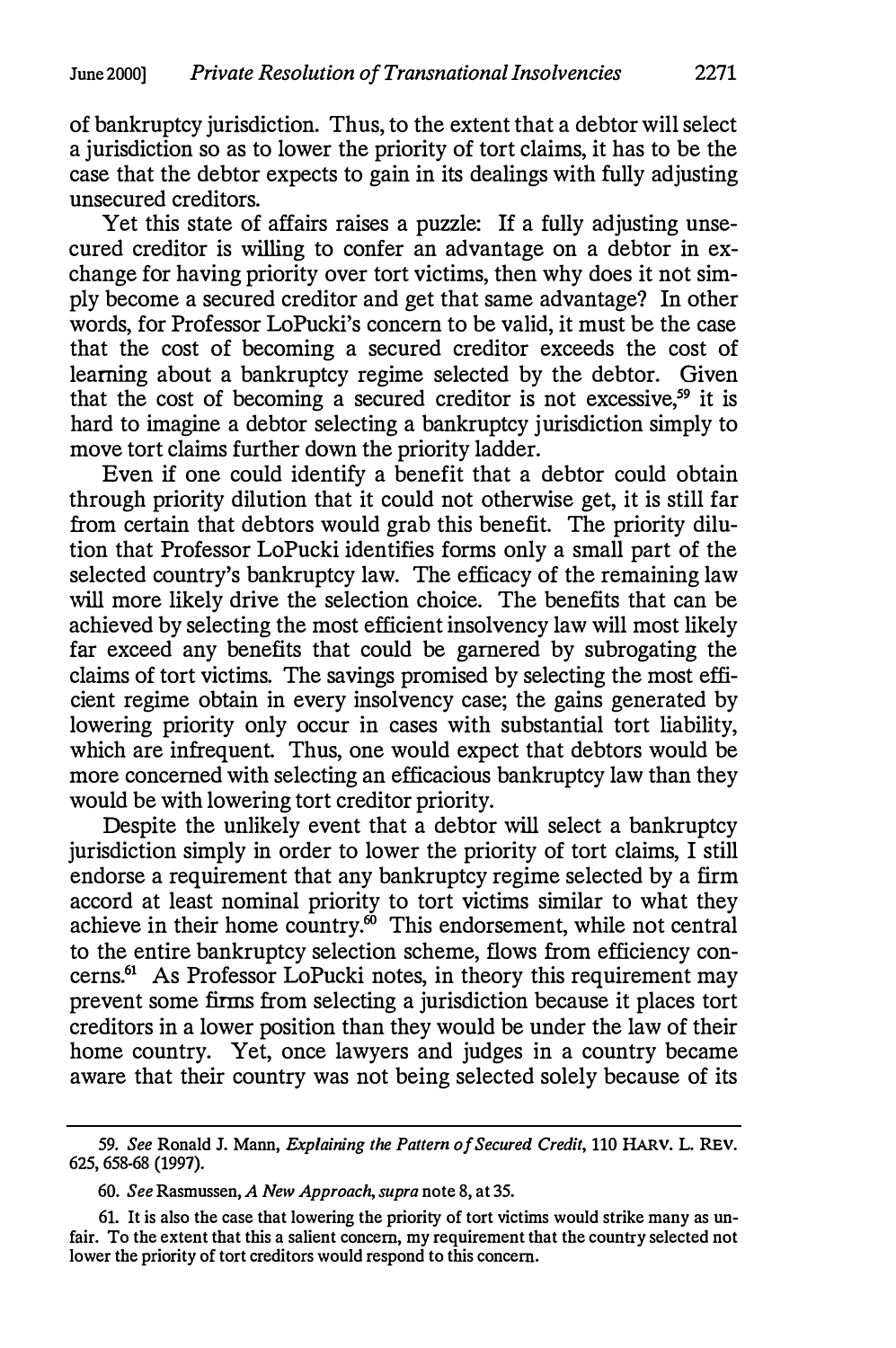shoddy treatment of tort creditors, these actors would have to attempt to have the country change its laws so as to raise the priority of tort claims. Given that all seem to decry placing tort creditors near the bottom of a firm's capital structure, such an incentive should be applauded.

Professor LoPucki also posits, in his second assertion, that firms would select jurisdictions simply to make it difficult for tort victims to pursue their claims. The easy response to this supposition is that this strategy would impose greater costs on the debtor than it would on the putative tort claimants. This response stems from the fact that if the firm files for bankruptcy, it must deal with this jurisdiction. It is hard to see how a jurisdiction could be inconvenient for the tort creditors, but not the firm and its managers as well. Also, the selected jurisdiction would probably be inconvenient for the firm's fully adjusting creditors. The debtor thus would bear the full cost of its own inconvenience, plus, indirectly, the costs that the choice imposed on the fully adjusting creditors. Thus, inconvenience is a two-edged sword. Given that in most bankruptcy cases there are far more attorneys for debtors and consensual creditors than there are for tort victims, it seems fanciful to suggest that firms would put themselves and all others to such inconvenience just to ensure that, should any tort creditors arise, they would find it inconvenient as well.

The remaining four problems identified by Professor LoPucki all involve situations where the jurisdiction in which the firm commits to file its bankruptcy also has a tort system that is less hospitable to tort claimants than is the firm's home jurisdiction. Again, it is far from clear the extent to which this possibility is a substantial obstacle to implementing a bankruptcy clause selection system. Implicit in Professor LoPucki's concern is the assumption that the selected jurisdiction would resolve the tort dispute according to its own substantive law. But commonly accepted choice-of-law principles require the court that has jurisdiction over a case to apply the law that has the "most significant relationship" to the alleged tort.<sup>62</sup> It is thus unlikely that a debtor could use a bankruptcy selection clause so as to change the substantive law by which its conduct would be judged.

To be sure, the "norms" of the selected jurisdiction may be such that, even if the jurisdiction applied the more plaintiff-friendly substantive law of another jurisdiction, the final amount assigned to a tort victim's claim would be lower than if the claim had been litigated in the other jurisdiction. $63$  Even allowing for this possibility, however, it

<sup>62</sup> See REsTATEMENT (SECOND) OF CONFLICT OF LAWS § 145 (1971) (stating that court should apply law of the jurisdiction that has the "most significant relationship" to the alleged tort).

<sup>63.</sup> For a discussion of the possible divergence between legal rules and the actual prevailing legal culture, see Lynn M. LoPucki, Legal Culture, Legal Strategy, and the Law in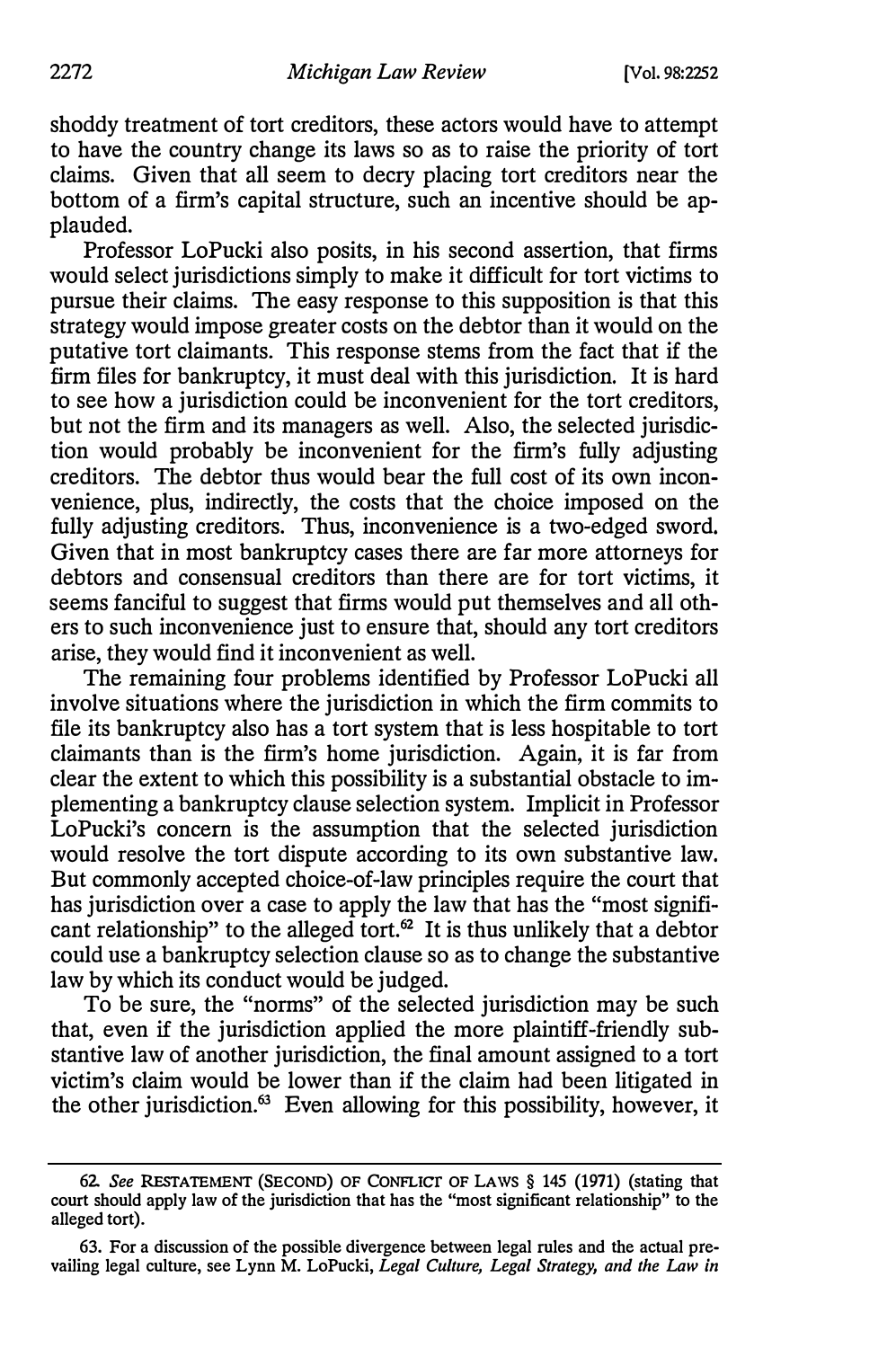is hard to ascertain why this divergence would drive the selection of a bankruptcy jurisdiction over all of the other factors that a firm would rationally consider. First, for it even to matter at the margin, the selected jurisdiction would have to assign a sufficiently different value to the tort claims, such that the debtor would remain solvent where it otherwise would be insolvent; to the shareholders and the managers who represent their interests, being a little insolvent is the same as being a lot insolvent. Second, selecting a foreign regime makes a bankruptcy proceeding more expensive. If those in charge of the firm believed it would produce significant benefits, they would plausibly make such a selection. The off chance that the firm will incur substantial tort liability, and that the selected jurisdiction will systematically undervalue the tort claims, however, simply does not seem to provide a large ex ante benefit.

In sum, while there are easily identifiable efficiency gains in allowing firms to select the jurisdiction that would handle any future insolvency proceeding, the cost of creating debtor havens is much more difficult to locate. Firms are more likely to choose the regime that best handles financial distress than they are to choose the one that best frustrates the claims of nonadjusting creditors.

That firms will tend to select bankruptcy systems which minimize the cost of financial distress suggests that Professor Westbrook's dream of a single law administered by a single legal system may not be the ideal goal in international bankruptcy law. Though I initially endorsed a multinational treaty that would establish bankruptcy procedures from which firms could select, I now favor a system whereby firms select from the bankruptcy laws of the various countries. My change stems from concerns of institutional competence. I question the ability of any single group, no matter how well intentioned, to craft an ideal bankruptcy procedure. Moreover, it is unclear how responsive such an institution would be to changes that were needed as the economy evolves. On balance, it may be that countries would find it in their interest to have their bankruptcy laws adopted by firms. For example, local attorneys would desire the business that a major bankruptcy generates. To the extent that nations competed for bankruptcy business, and debtors selected their bankruptcy jurisdiction based on the jurisdiction's efficiency in handling financial distress, we could expect nations to produce more effective bankruptcy laws. Such laws, of course, may be far from perfect. The claim here is only that they would be better than those produced by any other institution. A regime of bankruptcy selection clauses thus might not only allow firms to select the best of current law, but also would lead to a general increase in the quality of extant law.

Lawyers' Heads, 90 NW. U. L. REV. 1498 (1996). Of course, it may be that the selected jurisdiction has norms that generate a higher amount.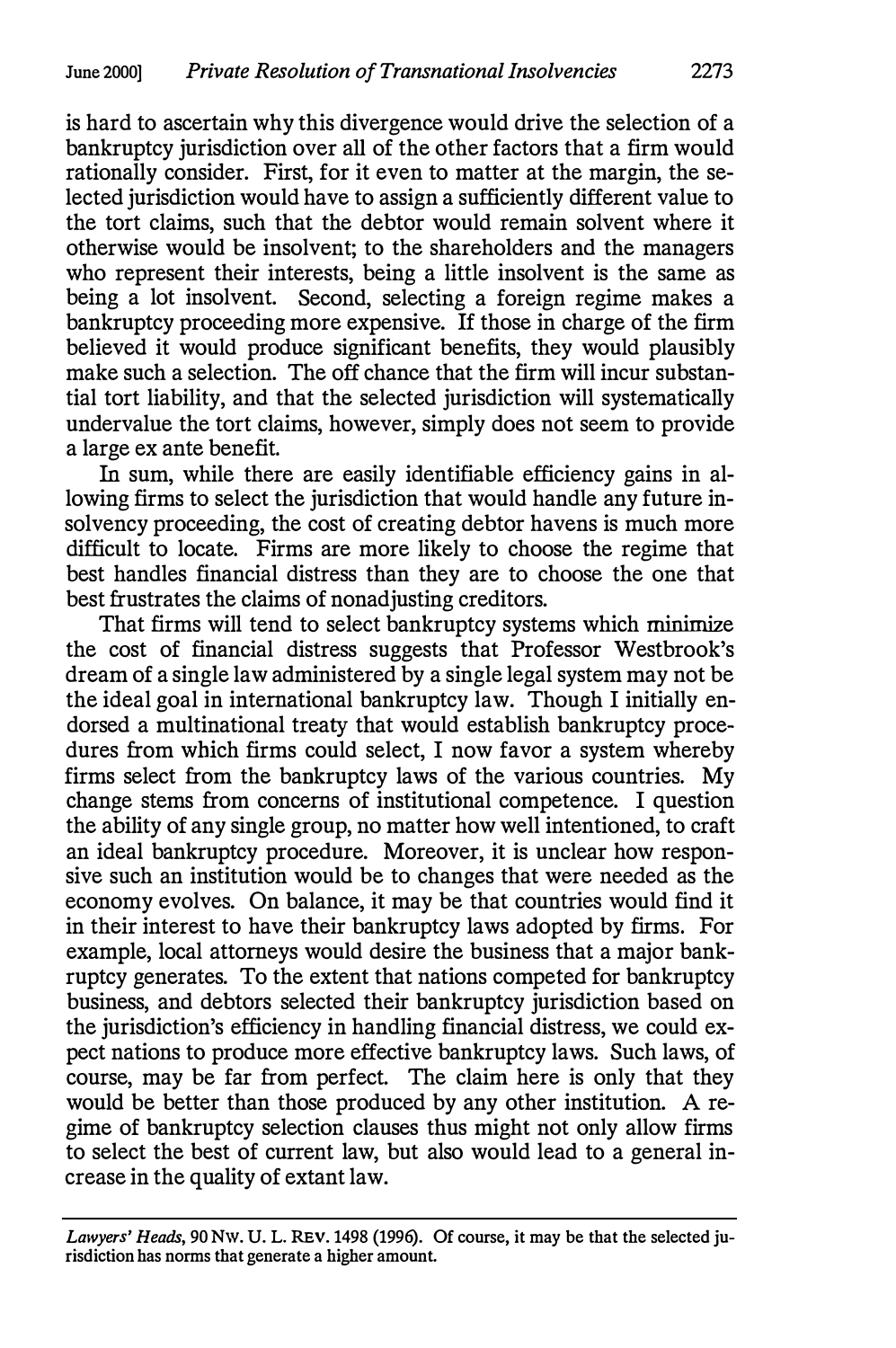#### III. FRUSTRATION OF GOVERNMENT POLICY

One problem confronting both the universalist and the bankruptcy selection scholars is that their claims rest on efficiency, and domestic bankruptcy law clearly is not driven solely by a concern with efficiency. To be sure, differences among various countries' domestic bankruptcy laws do not necessarily imply that these countries embrace differing goals. Rather, these differences may be explained as a disagreement over which procedure best promotes efficiency. Indeed, there is a robust debate in the academic literature over which set of rules would best promote efficiency.<sup>64</sup> Given this lack of academic consensus, it is no surprise that countries have not decided which set of bankruptcy rules promises to maximize firm value.

These disagreements over implementing the efficiency norm should not affect the selection of a transnational bankruptcy rule. In a territorial regime, each country supplies its own solution. In a universalist regime, one country's law will govern, but the other countries have no basis for complaining — their law will govern in other situations, and in all cases the law applied will be attempting to achieve the same goal.<sup>65</sup> Indeed, to the extent that the different laws are just different attempts to reach the same goals, countries could learn from the experiences of other nations and update their law accordingly. For example, Canada not too long ago revamped its insolvency law to move it closer to the insolvency law of the United States.<sup>66</sup> Finally, in a bankruptcy selection regime, firms will select the law or laws that they believe are most efficient. Indeed, this regime best comports with the countries' goals of promoting efficiency. Thus, the mere fact that bankruptcy laws differ across nations is not a basis for rejecting the bankruptcy selection or even the universalist solutions to the problem of transnational insolvencies.

But there are some situations where the governing legislature has sacrificed efficiency for another goal, usually that of redistribution. Everyone has their favorite example — workers in Mexico, fishermen in the United States, and so on. Territorialism undoubtedly respects these choices. If the United States government has decided to protect United States fishermen, the territorial regime respects this decision. The same holds true for workers in Mexico.

<sup>64.</sup> See sources cited in note 4.

<sup>65.</sup> Cf. Larry Kramer, Rethinking Choice of Law, 90 COLUM. L. REV. 277, 339-44 (1990) (explaining how states can improve the advancement of their own policies through reciprocity).

<sup>66.</sup> For an argument that this revision departed from the goal of efficiency, see F.H. Buckley, Free Contracting in Bankruptcy, in THE FALL AND RISE OF FREEDOM OF CONTRACT 301, 306-08 (F.H. Buckley ed., 1999).